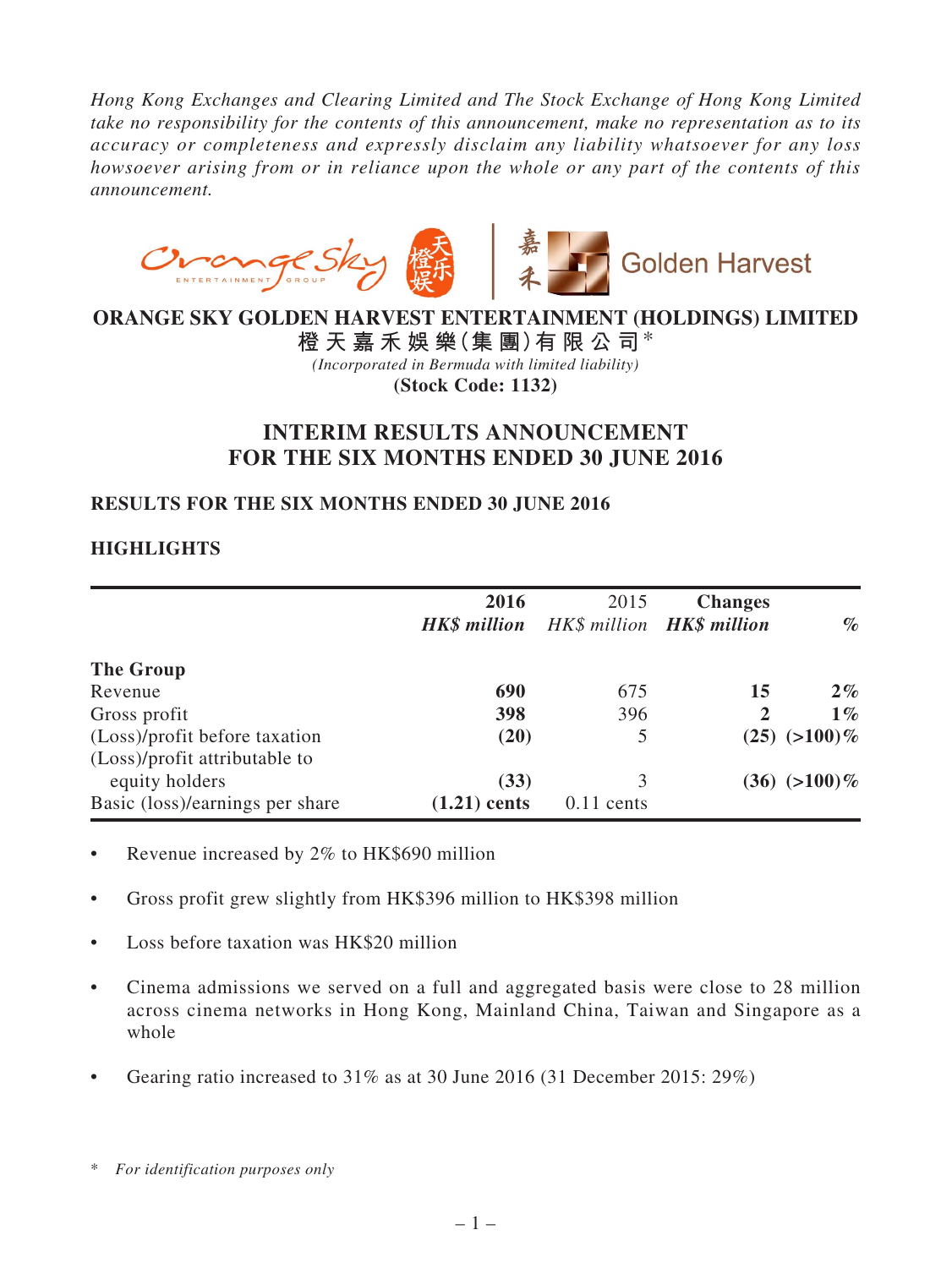### **INTERIM RESULTS**

The Board (the "Board") of directors (the "Directors" and each "Director") of Orange Sky Golden Harvest Entertainment (Holdings) Limited (the "Company") is pleased to announce the unaudited consolidated results of the Company and its subsidiaries (collectively, the "Group") for the six months ended 30 June 2016 together with the comparative figures for the preceding six months ended 30 June 2015. The consolidated results have been reviewed by the audit committee of the Company (the "Audit Committee").

### **CONSOLIDATED INCOME STATEMENT**

|                                                                                                                                               | <b>Note</b>    | <b>Six months</b><br>ended<br>30 June 2016<br><b>HK\$'000</b><br>(Unaudited) | Six months<br>ended<br>30 June 2015<br>HK\$'000<br>(Unaudited) |
|-----------------------------------------------------------------------------------------------------------------------------------------------|----------------|------------------------------------------------------------------------------|----------------------------------------------------------------|
| <b>Revenue</b>                                                                                                                                | $\mathfrak{Z}$ | 689,939                                                                      | 675,141                                                        |
| Cost of sales                                                                                                                                 |                | (292, 287)                                                                   | (278,960)                                                      |
| <b>Gross profit</b>                                                                                                                           |                | 397,652                                                                      | 396,181                                                        |
| Other revenue<br>Other net income/(loss)<br>Selling and distribution costs<br>General and administrative expenses<br>Other operating expenses |                | 10,700<br>586<br>(378, 425)<br>(63, 619)<br>(169)                            | 15,929<br>(3, 143)<br>(372, 895)<br>(63, 135)<br>(69)          |
| <b>Loss from operations</b>                                                                                                                   |                | (33, 275)                                                                    | (27, 132)                                                      |
| Finance costs<br>Share of profits of joint ventures<br>Share of profits of associates                                                         | 5(a)           | (31, 356)<br>44,394<br>193                                                   | (19,169)<br>50,998<br>736                                      |
| (Loss)/profit before taxation                                                                                                                 | 5              | (20, 044)                                                                    | 5,433                                                          |
| Income tax                                                                                                                                    | 6              | (14, 965)                                                                    | (1,367)                                                        |
| (Loss)/profit for the period                                                                                                                  |                | (35,009)                                                                     | 4,066                                                          |
| <b>Attributable to:</b>                                                                                                                       |                |                                                                              |                                                                |
| Equity holders of the Company<br>Non-controlling interests                                                                                    |                | (33,298)<br>(1,711)                                                          | 3,104<br>962                                                   |
|                                                                                                                                               |                | (35,009)                                                                     | 4,066                                                          |
| (Loss)/earnings per share                                                                                                                     | $\mathcal{I}$  |                                                                              |                                                                |
| <b>Basic</b>                                                                                                                                  |                | $(1.21)$ cents                                                               | $0.11$ cents                                                   |
| Diluted                                                                                                                                       |                | $(1.21)$ cents                                                               | $0.11$ cents                                                   |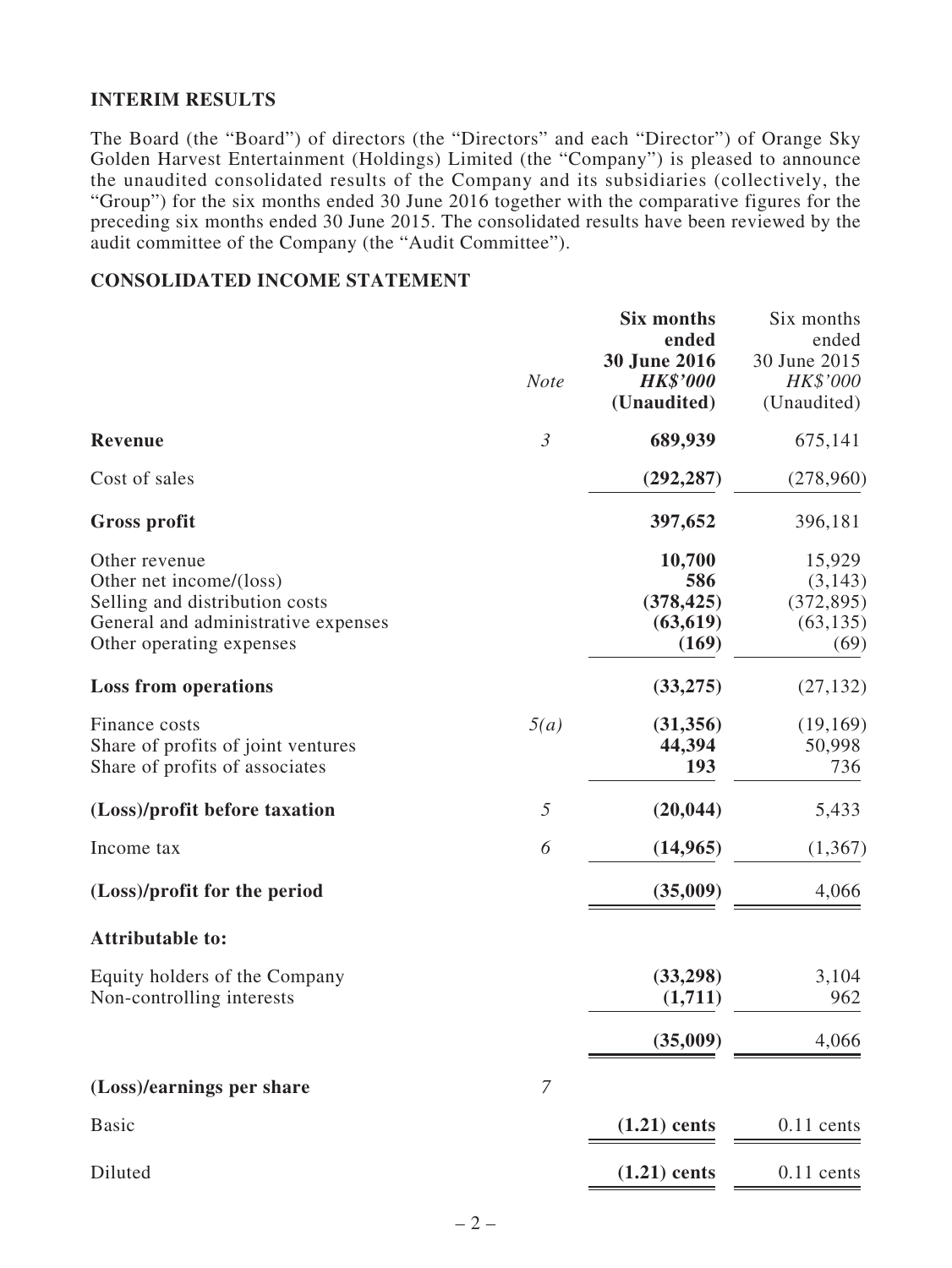# **CONSOLIDATED STATEMENT OF COMPREHENSIVE INCOME**

|                                                                          | <b>Six months</b> | Six months   |
|--------------------------------------------------------------------------|-------------------|--------------|
|                                                                          | ended             | ended        |
|                                                                          | 30 June 2016      | 30 June 2015 |
|                                                                          | <b>HK\$'000</b>   | HK\$'000     |
|                                                                          | (Unaudited)       | (Unaudited)  |
| (Loss)/profit for the period                                             | (35,009)          | 4,066        |
| Other comprehensive income for the period                                |                   |              |
| Items that may be reclassified subsequently to<br><i>profit or loss:</i> |                   |              |
| Exchange differences on translation of                                   |                   |              |
| financial statements of:                                                 |                   |              |
| - subsidiaries outside Hong Kong                                         | (6, 890)          | (401)        |
| - joint ventures outside Hong Kong                                       | 5,744             | 4,911        |
| — associates outside Hong Kong                                           | (98)              | (31)         |
|                                                                          | (1,244)           | 4,479        |
| Total comprehensive income for the period                                | (36, 253)         | 8,545        |
| Total comprehensive income attributable to:                              |                   |              |
| Equity holders of the Company                                            | (34, 445)         | 7,562        |
| Non-controlling interests                                                | (1,808)           | 983          |
| Total comprehensive income for the period                                | (36, 253)         | 8,545        |

*Note:* There is no tax effect relating to the above components of the comprehensive income.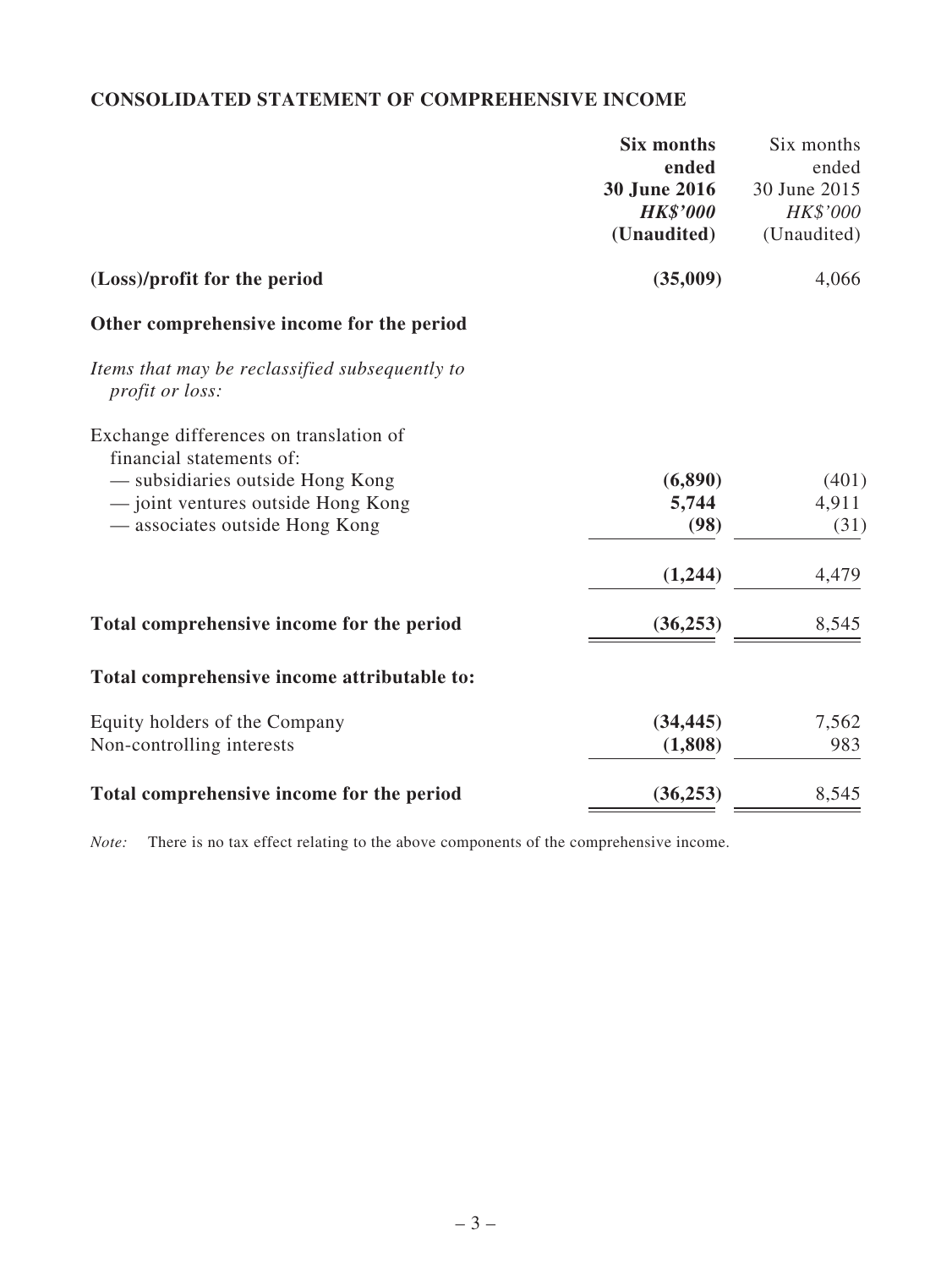# **CONSOLIDATED STATEMENT OF FINANCIAL POSITION**

|                                             |                       | As at           | As at       |
|---------------------------------------------|-----------------------|-----------------|-------------|
|                                             |                       | 30 June         | 31 December |
|                                             |                       | 2016            | 2015        |
|                                             | <b>Note</b>           | <b>HK\$'000</b> | HK\$'000    |
|                                             |                       | (Unaudited)     | (Audited)   |
| <b>Non-current assets</b>                   |                       |                 |             |
| Investment properties                       |                       | 138,325         | 139,159     |
| Other property, plant and equipment         |                       | 1,259,554       | 1,255,487   |
| Leasehold land                              |                       | 124,316         | 124,882     |
|                                             |                       | 1,522,195       | 1,519,528   |
| Interests in joint ventures                 |                       | 262,040         | 263,290     |
| Interests in associates                     |                       | 11,486          | 11,269      |
| Available-for-sale equity security          |                       | 6,318           | 6,372       |
| Other receivables, deposits and prepayments |                       | 95,986          | 96,652      |
| Club memberships                            |                       | 2,490           | 2,490       |
| Trademarks                                  |                       | 80,524          | 80,524      |
| Goodwill                                    |                       | 76,650          | 75,203      |
| Deferred tax assets                         |                       | 41,177          | 44,001      |
| Pledged bank deposits                       |                       | 33,455          | 33,570      |
|                                             |                       |                 |             |
|                                             |                       | 2,132,321       | 2,132,899   |
| <b>Current assets</b>                       |                       |                 |             |
| Inventories                                 |                       | 9,144           | 6,596       |
| Film rights                                 |                       | 46,592          | 50,195      |
| Trade receivables                           | $\boldsymbol{\delta}$ | 148,216         | 125,496     |
| Other receivables, deposits and prepayments |                       | 219,629         | 287,037     |
| Pledged bank deposits                       |                       | 73,940          | 67,850      |
| Deposits and cash                           |                       | 287,893         | 195,120     |
|                                             |                       | 785,414         | 732,294     |
|                                             |                       |                 |             |
| <b>Current liabilities</b>                  |                       |                 |             |
| <b>Bank</b> loans                           |                       | 346,587         | 432,901     |
| Convertible bonds                           |                       | 9,533           |             |
| Trade payables                              | 9                     | 95,793          | 89,535      |
| Other payables and accrued charges          |                       | 181,128         | 192,511     |
| Deferred revenue                            |                       | 130,448         | 147,197     |
| Obligations under finance leases            |                       | 14,376          | 15,702      |
| Taxation payable                            |                       | 12,393          | 7,404       |
|                                             |                       | 790,258         | 885,250     |
|                                             |                       |                 |             |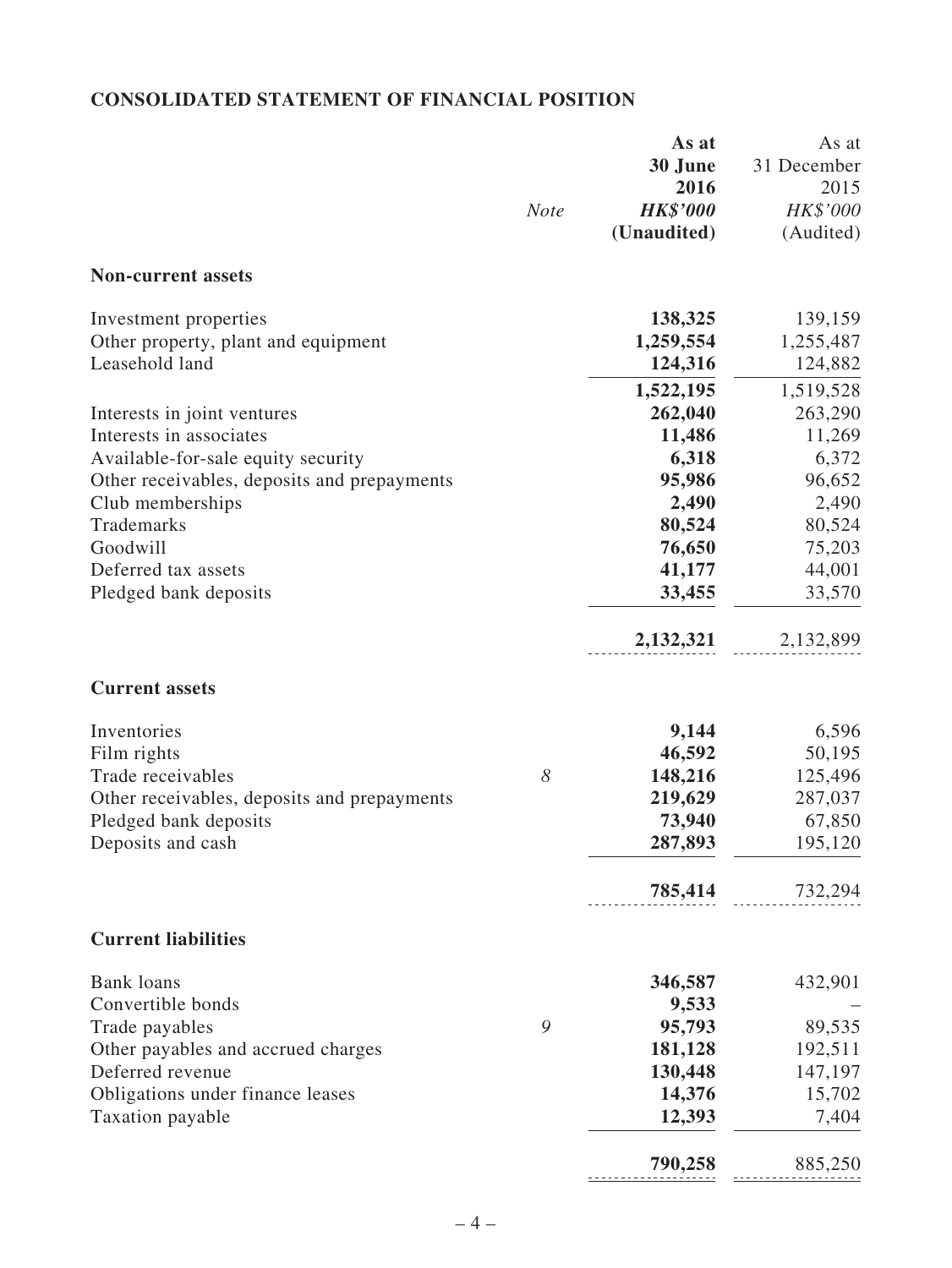|                                              | As at           | As at       |
|----------------------------------------------|-----------------|-------------|
|                                              | 30 June         | 31 December |
|                                              | 2016            | 2015        |
| <b>Note</b>                                  | <b>HK\$'000</b> | HK\$'000    |
|                                              | (Unaudited)     | (Audited)   |
|                                              |                 |             |
| <b>Net current liabilities</b>               | (4,844)         | (152, 956)  |
| <b>Total assets less current liabilities</b> | 2,127,477       | 1,979,943   |
| <b>Non-current liabilities</b>               |                 |             |
| <b>Bank</b> loans                            | 317,424         | 336,977     |
| Convertible bonds                            | 162,693         |             |
| Obligations under finance leases             | 42,638          | 37,332      |
| Deferred tax liabilities                     | 7,367           | 12,419      |
|                                              | 530,122         | 386,728     |
| <b>NET ASSETS</b>                            | 1,597,355       | 1,593,215   |
| <b>Capital and reserves</b>                  |                 |             |
| Share capital                                | 274,252         | 274,252     |
| Reserves                                     | 1,311,533       | 1,305,585   |
| Total equity attributable to                 |                 |             |
| equity holders of the Company                | 1,585,785       | 1,579,837   |
| <b>Non-controlling interests</b>             | 11,570          | 13,378      |
| <b>TOTAL EQUITY</b>                          | 1,597,355       | 1,593,215   |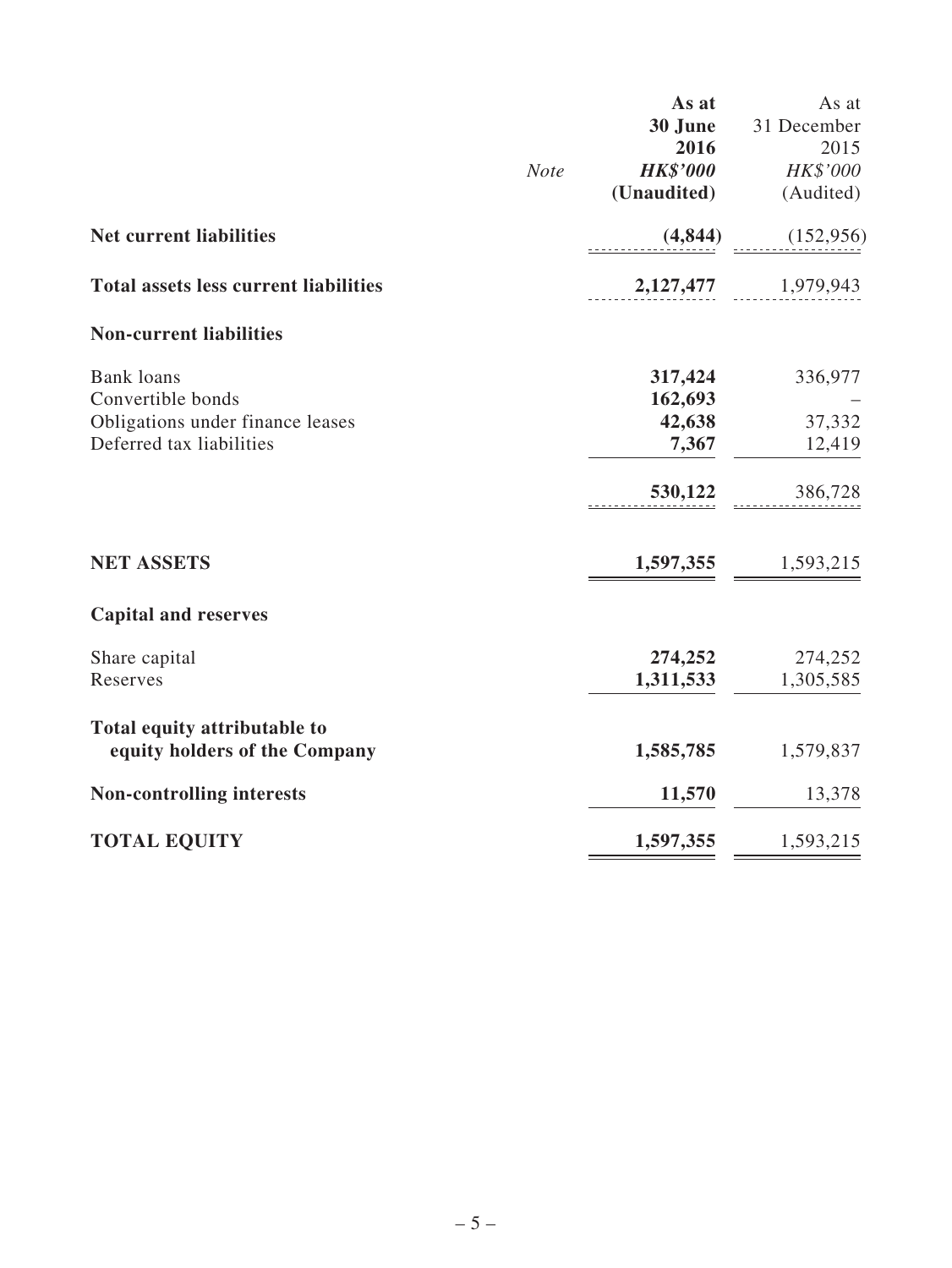### **NOTES TO THE UNAUDITED INTERIM FINANCIAL STATEMENTS**

#### **1 BASIS OF PREPARATION**

This interim financial statements have been prepared in accordance with the applicable disclosure provisions of the Rules Governing the Listing of Securities on The Stock Exchange of Hong Kong Limited, including compliance with Hong Kong Accounting Standard ("HKAS") 34, *Interim financial reporting*, issued by the Hong Kong Institute of Certified Public Accountants ("HKICPA"). It was authorised for issue on 29 August 2016.

The interim financial statements have been prepared in accordance with the same accounting policies adopted in the 2015 annual financial statements, except for the accounting policy changes that are expected to be reflected in the 2016 annual financial statements. Details of any changes in accounting policies are set out in note 2.

The preparation of the interim financial statements in conformity with HKAS 34 requires management to make judgements, estimates and assumptions that affect the application of policies and reported amounts of assets and liabilities, income and expenses on a year to date basis. Actual results may differ from these estimates.

The interim financial statements contain condensed consolidated financial statements and selected explanatory notes. The notes include an explanation of events and transactions that are significant to an understanding of the changes in financial position and performance of the Group since the 2015 annual financial statements. The condensed consolidated interim financial statements and notes thereon do not include all of the information required for the full set of financial statements prepared in accordance with Hong Kong Financial Reporting Standards ("HKFRSs").

The interim financial statements are unaudited, but have been reviewed by KPMG in accordance with Hong Kong Standard on Review Engagements 2410, *Review of interim financial information performed by the independent auditor of the entity*, issued by the HKICPA.

#### **2 CHANGES IN ACCOUNTING POLICIES**

The HKICPA has issued a number of amendments to HKFRSs that are first effective for the current accounting period of the Group. Of these, the following amendments are relevant to the Group:

- *Annual Improvements to HKFRSs 2012–2014 Cycle*
- Amendments to HKAS 1, *Presentation of financials statements: Disclosure initiative.*

The Group has not applied any new standard or interpretation that is not yet effective for the current accounting period.

#### **Annual Improvements to HKFRSs 2012–2014 Cycle**

This cycle of annual improvements contains amendments to four standards. Among them, HKAS 34, *Interim financial reporting*, has been amended to clarify that if an entity discloses the information required by the standard outside the interim financial statements by a cross-reference to the information in another statement of the interim financial report, then users of the interim financial statements should have access to the information incorporated by the cross-reference on the same terms and at the same time. The amendments do not have an impact on the Group's interim financial statements as the Group does not present the relevant required disclosures outside the interim financial statements.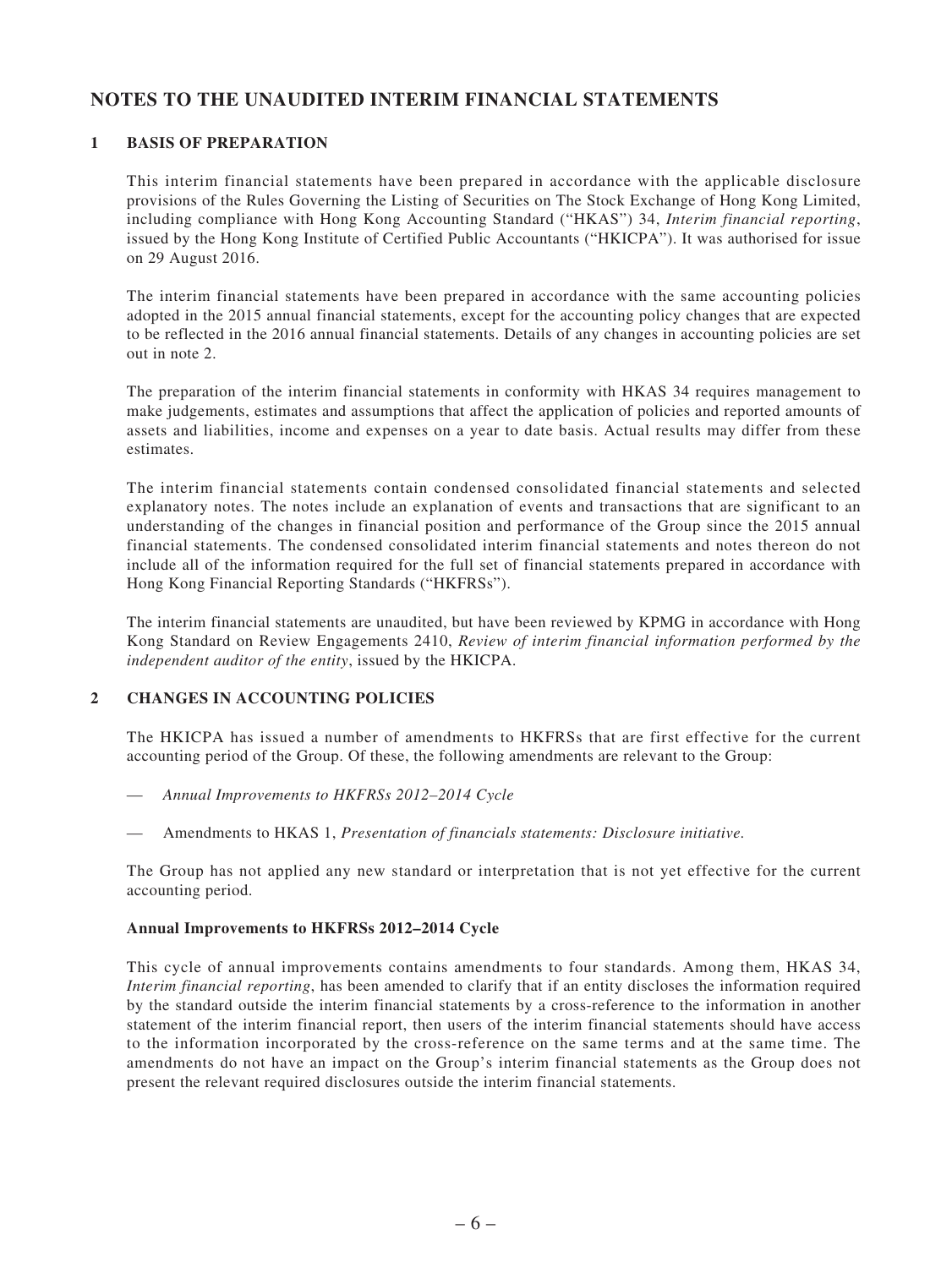#### **Amendments to HKAS 1, Presentation of financial statements: Disclosure initiative**

The amendments to HKAS 1 introduce narrow-scope changes to various presentation requirements. The amendments do not have a material impact on the presentation and disclosure of the Group's interim financial statements.

#### **3 REVENUE**

Revenue represents income from the sale of film, video and television rights, film and television drama distribution, theatre operation, promotion and advertising services, agency and consultancy services and proceeds from the sale of audio visual products.

The Group's customer base is diversified and there is no customer with whom transactions have exceeded 10% of the Group's revenue.

#### **4 SEGMENT REPORTING**

The Group manages its businesses by geography. In a manner consistent with the way in which information is reported internally to the Group's most senior executive management for the purposes of resources allocation and performance assessment, the Group has presented the following reportable segments. No operating segments have been aggregated to form the reportable segments, which are as follows:

- Hong Kong
- Mainland China
- **Taiwan**
- Singapore

The results of the Group's revenue from external customers for entities located in Hong Kong, Mainland China, Taiwan and Singapore are set out in the table below.

Each of the above reportable segments primarily derives its revenue from film exhibition, film and video distribution, film and television programme production and the provision of advertising and consultancy services. The reportable segments, Taiwan and Singapore, represent the performance of the joint ventures operating in Taiwan and Singapore, respectively. For the purposes of assessing segment performance and allocating resources between segments, the Group's senior executive management monitors the revenue and results attributable to each reportable segment on the following bases:

#### **Segment revenue and results**

Revenue is allocated to the reporting segments based on the local entities' location of external customers. Expenses are allocated to the reportable segments with reference to sales generated by those segments and the expenses incurred by those geographical locations or which otherwise arise from the depreciation and amortisation of assets attributable to those segments.

The measure used for reporting segment profit is adjusted operating profit after taxation where net finance costs, exchange differences and extraordinary items are excluded. To arrive at adjusted operating profit after taxation, the Group's profit is further adjusted for items not specifically attributable to individual segments, such as directors' and auditors' remuneration and head office or corporate administration costs.

In addition to receiving segment information concerning operating profit after taxation, management is provided with segment information concerning revenue.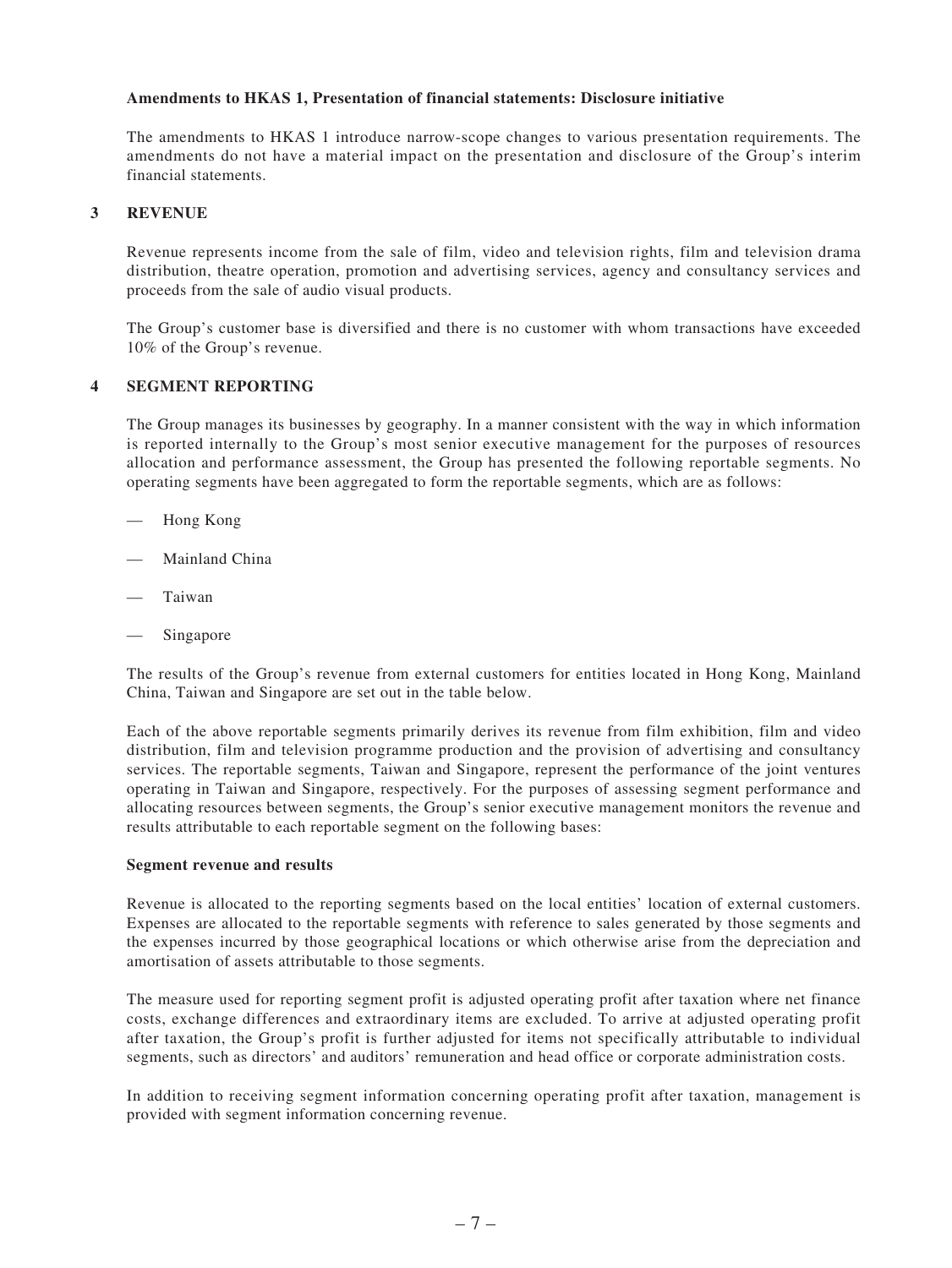Management evaluates performance primarily based on operating profit including the share of results of joint ventures of each segment. Intra-segment pricing is generally determined on an arm's length basis.

Segment information regarding the Group's revenue and results by geographical market is presented below:

|                                                                                                                                                 | Six months ended 30 June (unaudited)      |                          |                         |                                     |                  |                  |                  |        |                                                                                                   |                                                        |
|-------------------------------------------------------------------------------------------------------------------------------------------------|-------------------------------------------|--------------------------|-------------------------|-------------------------------------|------------------|------------------|------------------|--------|---------------------------------------------------------------------------------------------------|--------------------------------------------------------|
|                                                                                                                                                 | <b>Hong Kong</b><br><b>Mainland China</b> |                          |                         | Taiwan<br>Singapore                 |                  |                  | Consolidated     |        |                                                                                                   |                                                        |
|                                                                                                                                                 | 2016                                      | 2015                     | 2016                    | 2015                                | 2016             | 2015             | 2016             | 2015   | 2016<br>HK\$'000 HK\$'000 HK\$'000 HK\$'000 HK\$'000 HK\$'000 HK\$'000 HK\$'000 HK\$'000 HK\$'000 | 2015                                                   |
| Segment revenue:                                                                                                                                |                                           |                          |                         |                                     |                  |                  |                  |        |                                                                                                   |                                                        |
| Revenue from external customers<br>$-$ Exhibition<br>- Distribution and production<br>$-$ Corporate                                             | 123,299<br>21,742<br>696                  | 128,375<br>12,647<br>552 | 554,431<br>946<br>2,087 | 543,629<br>608<br>$\qquad \qquad -$ | 223,765<br>1,855 | 260,614<br>1,139 | 204,888<br>2,508 | 5,321  | 201,600 1,106,383 1,134,218<br>27,051<br>2,783                                                    | 19,715<br>552                                          |
| Reportable segment revenue                                                                                                                      | 145,737                                   | 141,574                  | 557,464                 | 544,237                             | 225,620          | 261,753          | 207,396          |        | 206,921 1,136,217                                                                                 | 1,154,485                                              |
| Reportable segment profit/(loss)<br>after taxation                                                                                              | 8,433                                     | 16,967                   | (29,005)                | (24,079)                            | 9,757            | 19,881           | 34,561           | 29,249 | 23,746                                                                                            | 42,018                                                 |
| <b>Reconciliation — Revenue</b>                                                                                                                 |                                           |                          |                         |                                     |                  |                  |                  |        |                                                                                                   |                                                        |
| Reportable segment revenue<br>Share of revenue from joint ventures<br>in Taiwan and Singapore<br>Elimination of intra-segment revenue<br>Others |                                           |                          |                         |                                     |                  |                  |                  |        | 1,136,217 1,154,485<br>(5)<br>(13, 257)<br>689,939                                                | $(433,016)$ $(468,674)$<br>(929)<br>(9,741)<br>675,141 |
| Reconciliation - (Loss)/profit<br>before taxation                                                                                               |                                           |                          |                         |                                     |                  |                  |                  |        |                                                                                                   |                                                        |
| Reportable profit after taxation from<br>external customers<br>Unallocated operating expenses, net<br>Non-controlling interests<br>Income tax   |                                           |                          |                         |                                     |                  |                  |                  |        | 23,746<br>(57, 044)<br>(1,711)<br>14,965                                                          | 42,018<br>(38, 914)<br>962<br>1,367                    |
| (Loss)/profit before taxation                                                                                                                   |                                           |                          |                         |                                     |                  |                  |                  |        | (20, 044)                                                                                         | 5,433                                                  |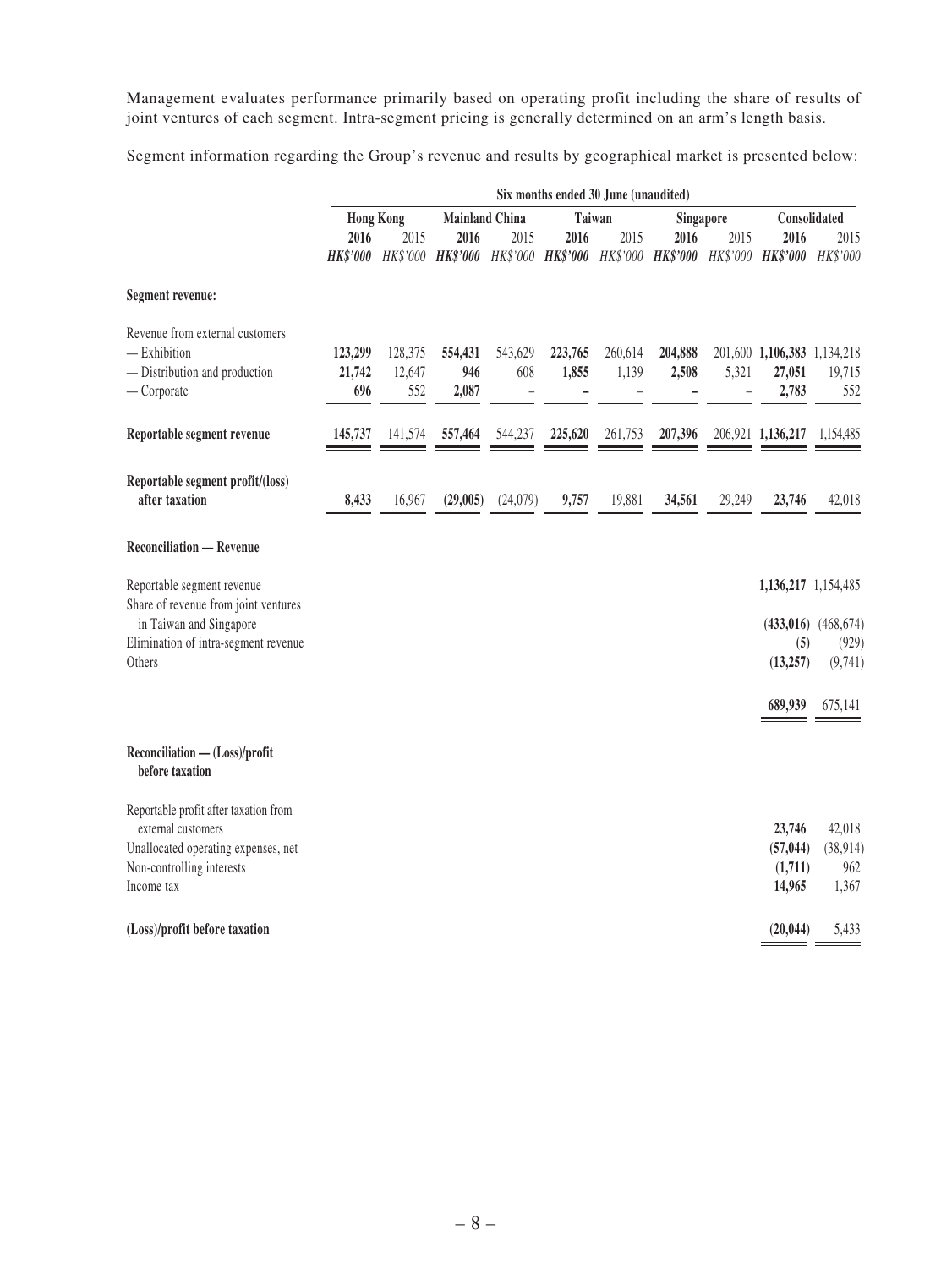#### **5 (LOSS)/PROFIT BEFORE TAXATION**

(Loss)/profit before taxation is arrived at after charging/(crediting):

| Six months      | Six months   |
|-----------------|--------------|
| ended           | ended        |
| 30 June 2016    | 30 June 2015 |
| <b>HK\$'000</b> | HK\$'000     |
| (Unaudited)     | (Unaudited)  |
|                 |              |
| 16,431          | 19,342       |
| 12,619          |              |
| 1,627           | 1,085        |
| 679             | 1,242        |
|                 |              |
|                 | 21,669       |
|                 | (2,500)      |
| 31,356          | 19,169       |
|                 | 31,356       |

\* No finance costs have been capitalised for the six months ended 30 June 2016 (six months ended 30 June 2015: finance costs were capitalised at rates ranging from 5.94% to 6.75%).

#### **(b) Other items**

| Cost of inventories                                              | 15,921   | 16,884  |
|------------------------------------------------------------------|----------|---------|
| Cost of services provided                                        | 267,305  | 257,980 |
| Depreciation of property, plant and equipment                    | 85,583   | 78,361  |
| Amortisation of film rights                                      | 9,061    | 4,096   |
| Compensation income from landlord for early termination of lease | (9, 913) |         |
| Loss on disposals of property, plant and equipment               | 5,954    | 67      |
| Exchange loss, net                                               | 3,980    | 3,629   |
| Interest income from bank deposits                               | (1, 836) | (3,609) |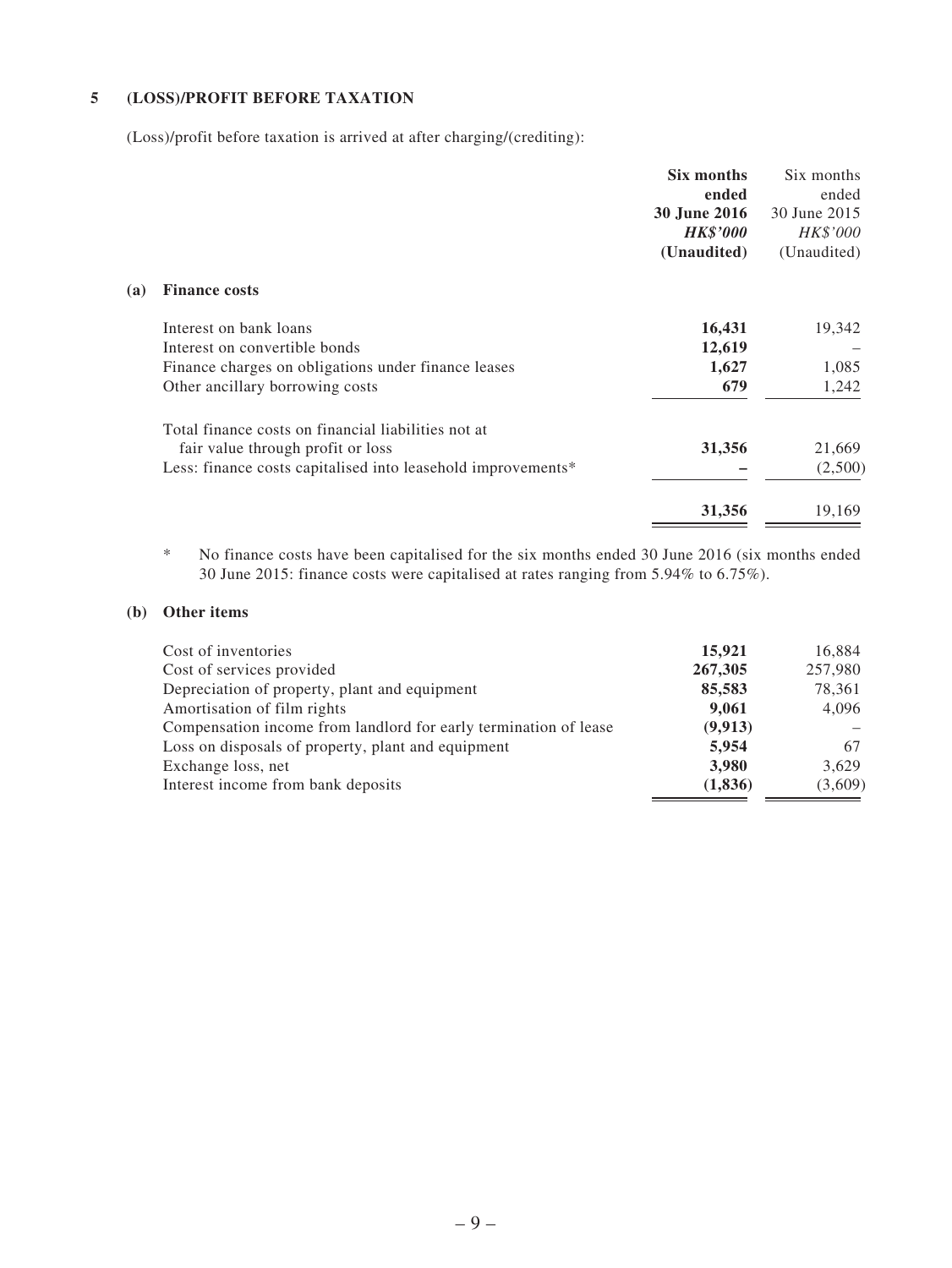#### **6 INCOME TAX**

Taxation in the consolidated income statement represents:

|                                                   | Six months          | Six months   |
|---------------------------------------------------|---------------------|--------------|
|                                                   | ended               | ended        |
|                                                   | <b>30 June 2016</b> | 30 June 2015 |
|                                                   | <b>HK\$'000</b>     | HK\$'000     |
|                                                   | (Unaudited)         | (Unaudited)  |
| Group                                             |                     |              |
| Current income tax                                |                     |              |
| Provision for Hong Kong tax                       | 1,631               |              |
| Provision for overseas tax                        | 15,945              | 16,676       |
| Over provision in respect of prior periods        | (128)               | (1,026)      |
|                                                   | 17,448              | 15,650       |
| Deferred $tax -overse$                            |                     |              |
| Origination and reversal of temporary differences | (2, 483)            | (14, 283)    |
|                                                   | 14,965              | 1,367        |
|                                                   |                     |              |

The provision for Hong Kong Profits Tax is calculated by applying the estimated annual effective tax rate of 16.5% (2015: 16.5%) to the six months ended 30 June 2016.

Taxation for subsidiaries outside Hong Kong is similarly calculated using the estimated annual effective rates of taxation that are expected to be applicable in the relevant jurisdictions.

#### **7 (LOSS)/EARNINGS PER SHARE**

#### **(a) Basic (loss)/earnings per share**

The calculation of basic (loss)/earnings per share is based on the loss attributable to equity holders of the Company of HK\$33,298,000 (six months ended 30 June 2015: profit of HK\$3,104,000) and the weighted average number of ordinary shares of 2,742,519,248 (2015: 2,742,519,248 shares) in issue during the period.

*Weighted average number of ordinary shares (basic)*

|                                                                                        | 2016<br><b>Number</b><br>of shares<br>(Unaudited) | 2015<br><i>Number</i><br>of shares<br>(Unaudited) |
|----------------------------------------------------------------------------------------|---------------------------------------------------|---------------------------------------------------|
| Weighted average number of ordinary shares and<br>issued ordinary shares as at 30 June | 2,742,519,248                                     | 2,742,519,248                                     |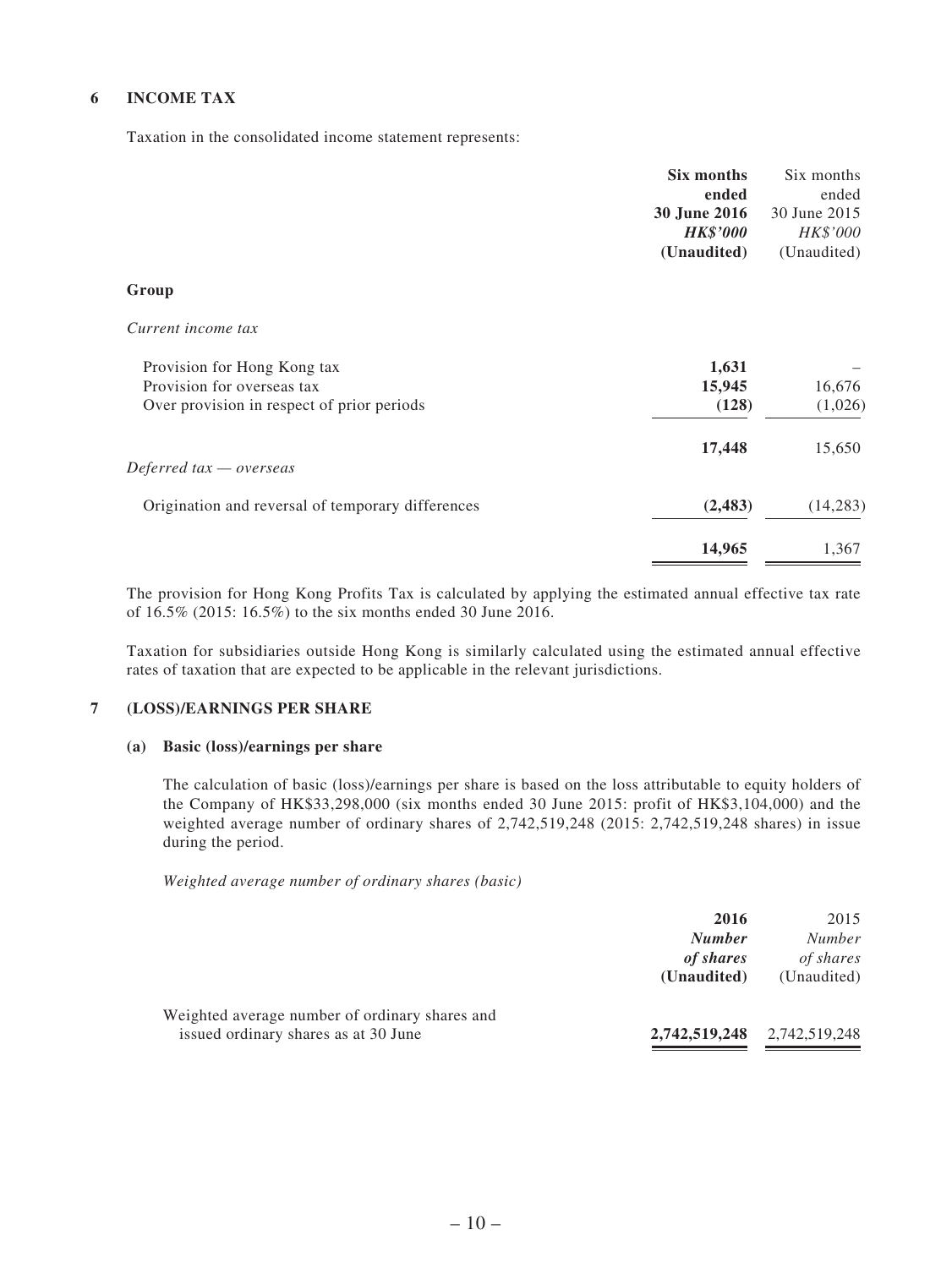#### **(b) Diluted (loss)/earnings per share**

Diluted (loss)/earnings per share is calculated by adjusting the weighted average number of ordinary shares outstanding to assume conversion of all dilutive potential ordinary shares. The Company has two (2015: one) categories of dilutive potential ordinary shares: share options and convertible bonds (2015: share options). The convertible bonds are assumed to have been converted into ordinary shares and the net (loss)/profit is adjusted to eliminate the interest expense less the tax effect. The calculation for share options is determined by the number of shares that could have been acquired at fair value (determined as the average market price of the Company's shares for the period) based on the monetary value of the subscription rights attached to the outstanding share options.

For the six months ended 30 June 2016, the potential ordinary shares arising from the assumed conversion of convertible bonds and share options are not included in the calculation of adjusted loss per share as they were anti-dilutive.

For the six months ended 30 June 2015, the potential ordinary shares arising from the assumed conversion of share options were not included in the calculation of diluted earnings per share as they had no dilutive effect on earnings per share.

#### **8 TRADE RECEIVABLES**

The Group usually grants credit periods ranging from one to three months. Each customer has a credit limit and overdue balances are regularly reviewed by management.

As of the end of the reporting period, the ageing analysis of trade receivables, based on the invoice date and net of allowance for doubtful debts, is as follows:

|                | As at           | As at       |
|----------------|-----------------|-------------|
|                | 30 June         | 31 December |
|                | 2016            | 2015        |
|                | <b>HK\$'000</b> | HK\$'000    |
|                | (Unaudited)     | (Audited)   |
| Within 1 month | 90,275          | 94,247      |
| 1 to 2 months  | 7,222           | 1,835       |
| 2 to 3 months  | 9,383           | 2,352       |
| Over 3 months  | 41,336          | 27,062      |
|                | 148,216         | 125,496     |
|                |                 |             |

At 30 June 2016, trade receivables of the Group included amounts totalling HK\$38,475,000 (31 December 2015: HK\$34,909,000) due from related companies and an amount of HK\$1,145,000 (31 December 2015: HK\$3,822,000) due from a joint venture, which are unsecured, interest-free and recoverable within one year.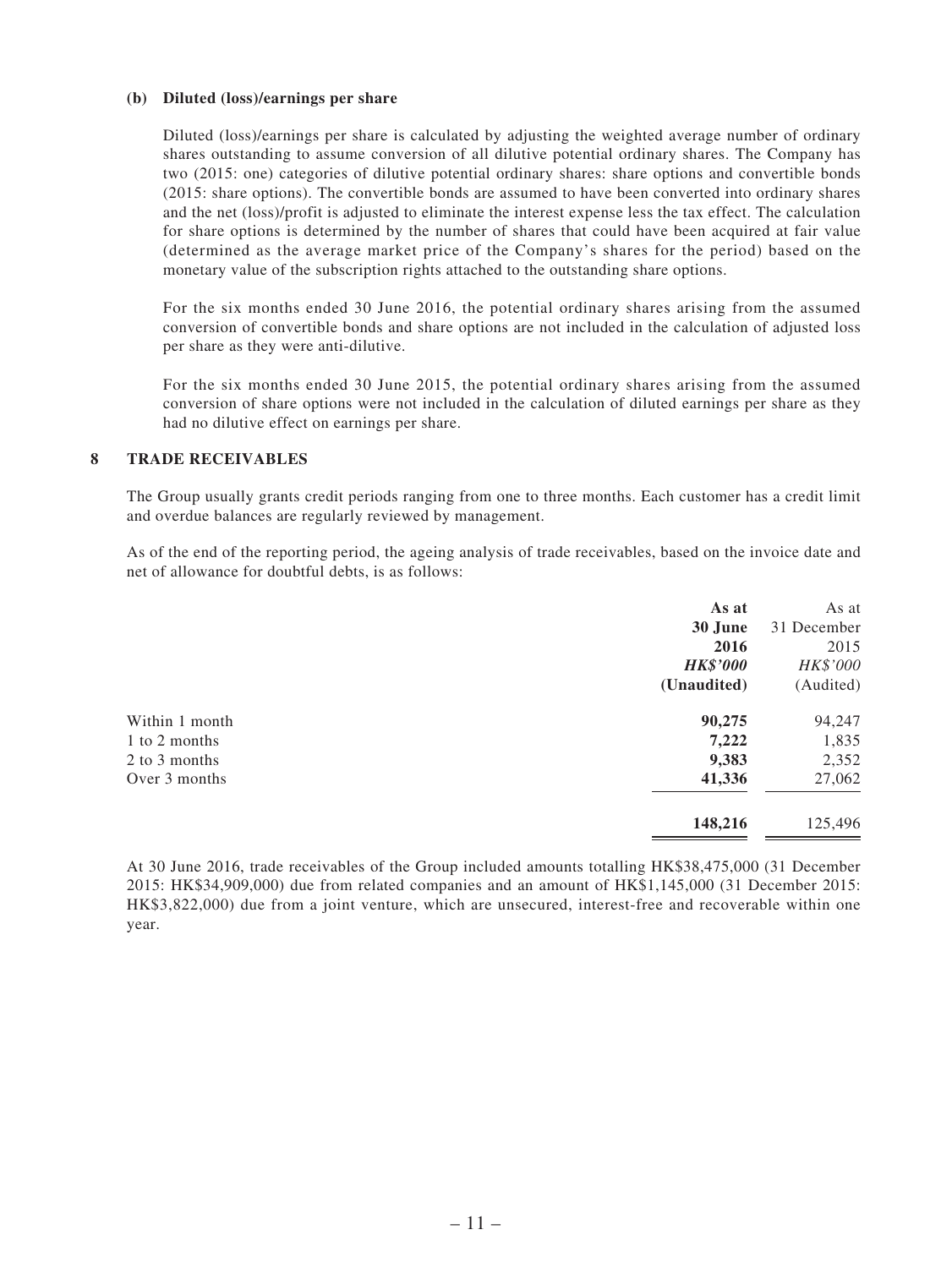#### **9 TRADE PAYABLES**

The ageing analysis of trade payables at the end of the reporting period:

|                       | As at           | As at       |
|-----------------------|-----------------|-------------|
|                       | 30 June         | 31 December |
|                       | 2016            | 2015        |
|                       | <b>HK\$'000</b> | HK\$'000    |
|                       | (Unaudited)     | (Audited)   |
| Current to 3 months   | 81,091          | 71,034      |
| Within 4 to 6 months  | 269             | 258         |
| Within 7 to 12 months | 1,441           | 5,239       |
| Over 1 year           | 12,992          | 13,004      |
|                       | 95,793          | 89,535      |

As at 30 June 2016, the trade payables of the Group included amounts totalling HK\$31,160,000 (31 December 2015: HK\$36,844,000) due to related companies which are unsecured, interest-free and repayable on demand.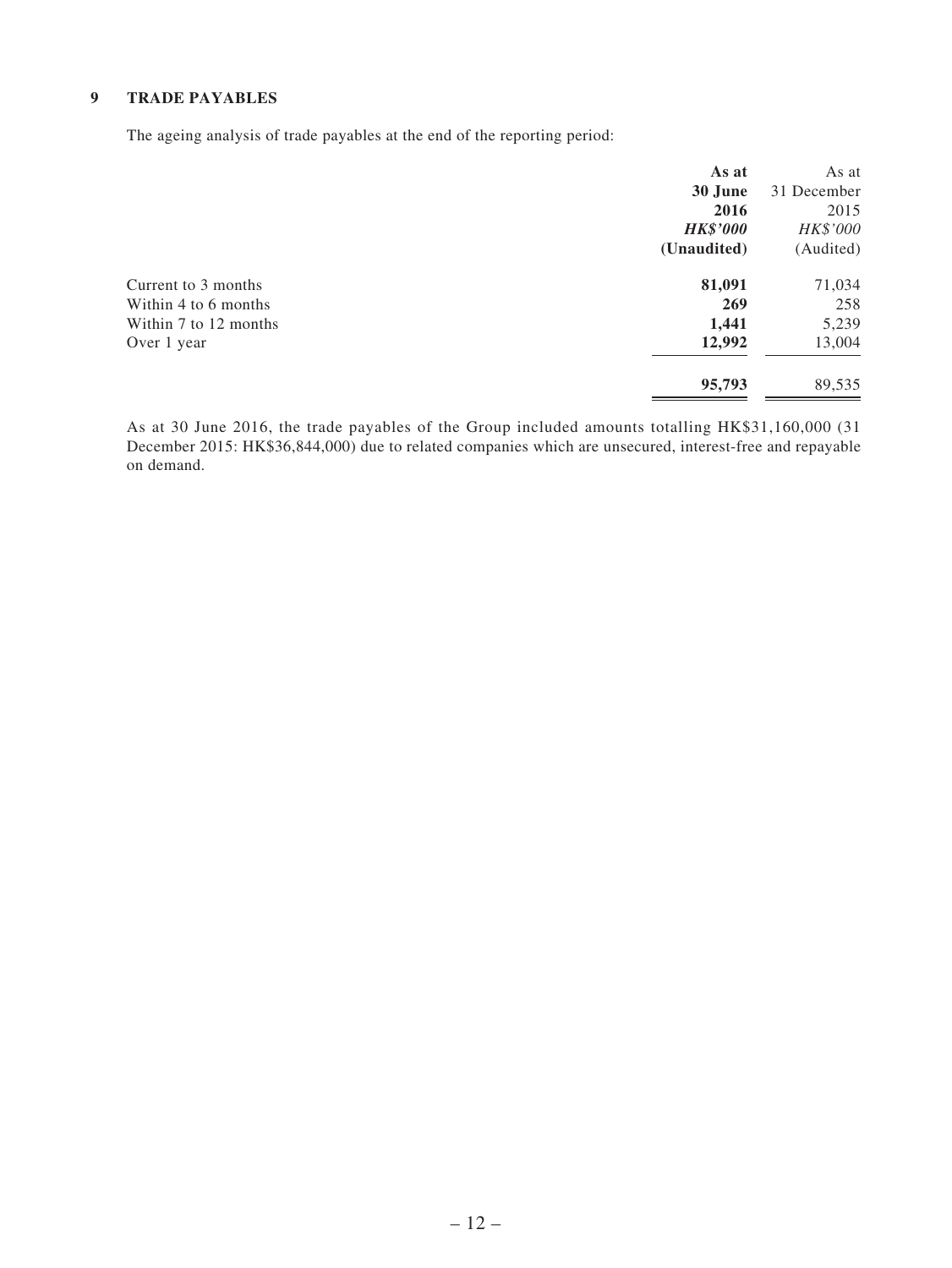# **MANAGEMENT DISCUSSION AND ANALYSIS**

### **Operation and Financial Review**

During the period under review, the Group recorded revenue of HK\$690 million, representing an increase of 2% from HK\$675 million for the corresponding period last year. The gross profit margin remained stable at 58% (30 June 2015: 59%) for the reporting period. Net loss attributable to equity holders amounted to HK\$33.3 million, representing a decrease from the net profit of HK\$3.1 million for the corresponding period last year. The increase in revenue in the first half of the year was attributable to several audience drawing films were released in Mainland China region in the first quarter as well as an addition of 9 new multiplexes with 54 screens compared to the same period last year. The Gateway, located in Hong Kong, was closed in February 2016 due to expiry of the tenancy agreement. The closure of The Gateway slightly affected the revenue performance of Hong Kong region. The majority of our cinemas operating in Hong Kong and Mainland China remained stable and the Group's operating EBITDA has improved compared to the same period last year. However, due to the additional finance costs and expenses incurred due to the issuance of convertible bonds and depreciation of the Renminbi, the Group recorded a net loss attributable to equity holders of HK\$33.3 million in the first half of 2016.

As at 30 June 2016, cash and cash equivalents of the Group amounted to HK\$283 million (31 December 2015: HK\$187 million). The Group's gearing ratio stood at 31% (31 December 2015: 29%). This minor increase was mainly due to the convertible bonds issued in February 2016.

### **Business Review**

### *Film Exhibition*

During the six months ended 30 June 2016, the Group operated 100 cinemas with 737 screens across Mainland China, Hong Kong, Taiwan and Singapore, an increase of 7.5% and 6.8% respectively from 93 cinemas with 690 screens for the corresponding period last year. The Group's cinemas served close to 28 million guests during the period, a slight increase of 3% as compared with the last reporting period. The major Hollywood blockbusters released during this period were *Deadpool (*死侍*:* 不死現身*), Captain America 3: Civil War (*美國隊長*3:* 英 雄內戰*), Zootopia (*優獸大都會*), Batman v Superman: Dawn of Justice (*蝙蝠俠對超人*:* 正義 曙光*), Warcraft: The Beginning (*魔獸爭霸*:* 戰雄崛起*), X-Men: Apocalypse (*變種特攻: 天啟 滅世戰*)*. The major Chinese language blockbusters were *The Mermaid (*美人魚*), From Vegas to Macau III (*賭城風雲*3), Ip Man 3 (*葉問*3)* in Hong Kong and Mainland China and *The Monkey King 2 (*西遊記之孫悟空三打白骨精*)* in Mainland China; *The M Riders Finding Pangu* (萌學園: 尋找磐古) in Taiwan and Young & Fabulous (最佳伙扮) as well as *Long Long Time Ago* (我們的故事) in Singapore.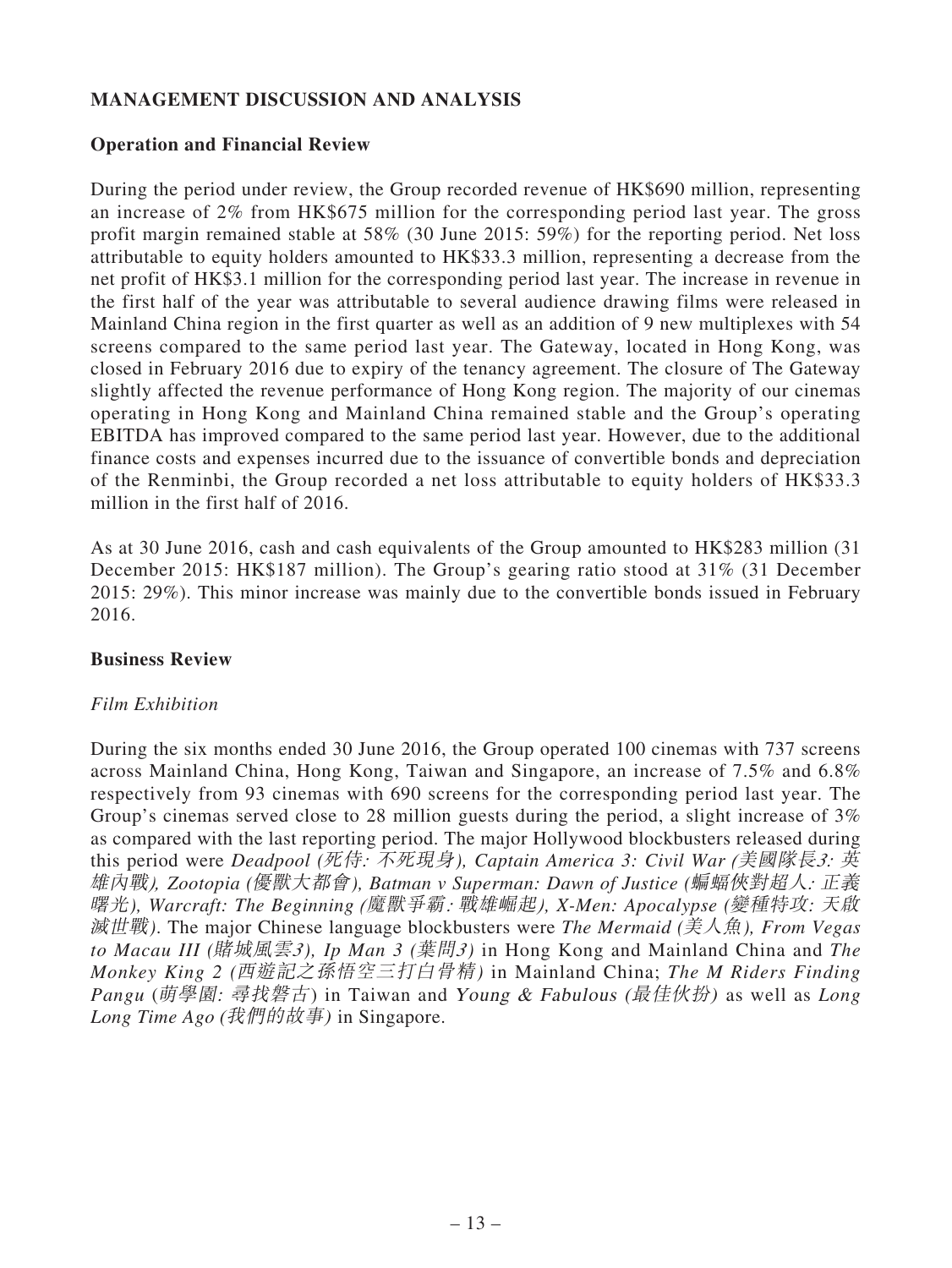## **Operating Statistics of the Group's Cinemas**

|                                   | <b>Mainland</b> |                  |        |                  |
|-----------------------------------|-----------------|------------------|--------|------------------|
|                                   | China           | <b>Hong Kong</b> | Taiwan | <b>Singapore</b> |
| Number of cinemas*                | $71$ (note)     |                  |        | 11               |
| Number of screens*                | 498             | 21               | 127    | 91               |
| Admissions ( <i>million</i> )     | 13.7            | 1.2              | 7.8    | 4.9              |
| Net average ticket price $(HK\$ ) | 35              | 87               |        | 57               |

\* as at 30 June 2016

*Note:* Five more cinemas in Mainland China are under construction or are awaiting license applications and are expected to be opened before December 2016. The Fanling cinema in Hong Kong and Mitsui Outlet Park in Linkou Taipei were under construction as at 30 June 2016.

The Group is committed to pursue visual and audio effect perfection to bring a new moviegoing experience for our audiences. Currently, all screens in Mainland China, Hong Kong, Taiwan and Singapore are fully installed with digital projection equipment and the majority of the Group's screens are 3D compatible. Apart from digital IMAX® screens and ultra-high resolution Sony 4K Projection System, the Group also has  $4DX^{TM}$  and D-Box Motion Chairs and the advanced panorama Dolby Atmos, DTS:X sound systems are installed in some of our theatres in the different regions.

### *Mainland China*

### *Operating Statistics of the Group's Cinemas in Mainland China*

| <b>June 2016</b> | June 2015 |
|------------------|-----------|
| $71$ (note)      | 63        |
| 498              | 447       |
| 13.7             | 12.0      |
| <b>30</b>        | 31        |
| 438              | 407       |
|                  |           |

\* as at 30 June 2016

# before deduction of government taxes and charges

*Note:* Five more cinemas in Mainland China are under construction or are awaiting license applications and are expected to be opened before December 2016.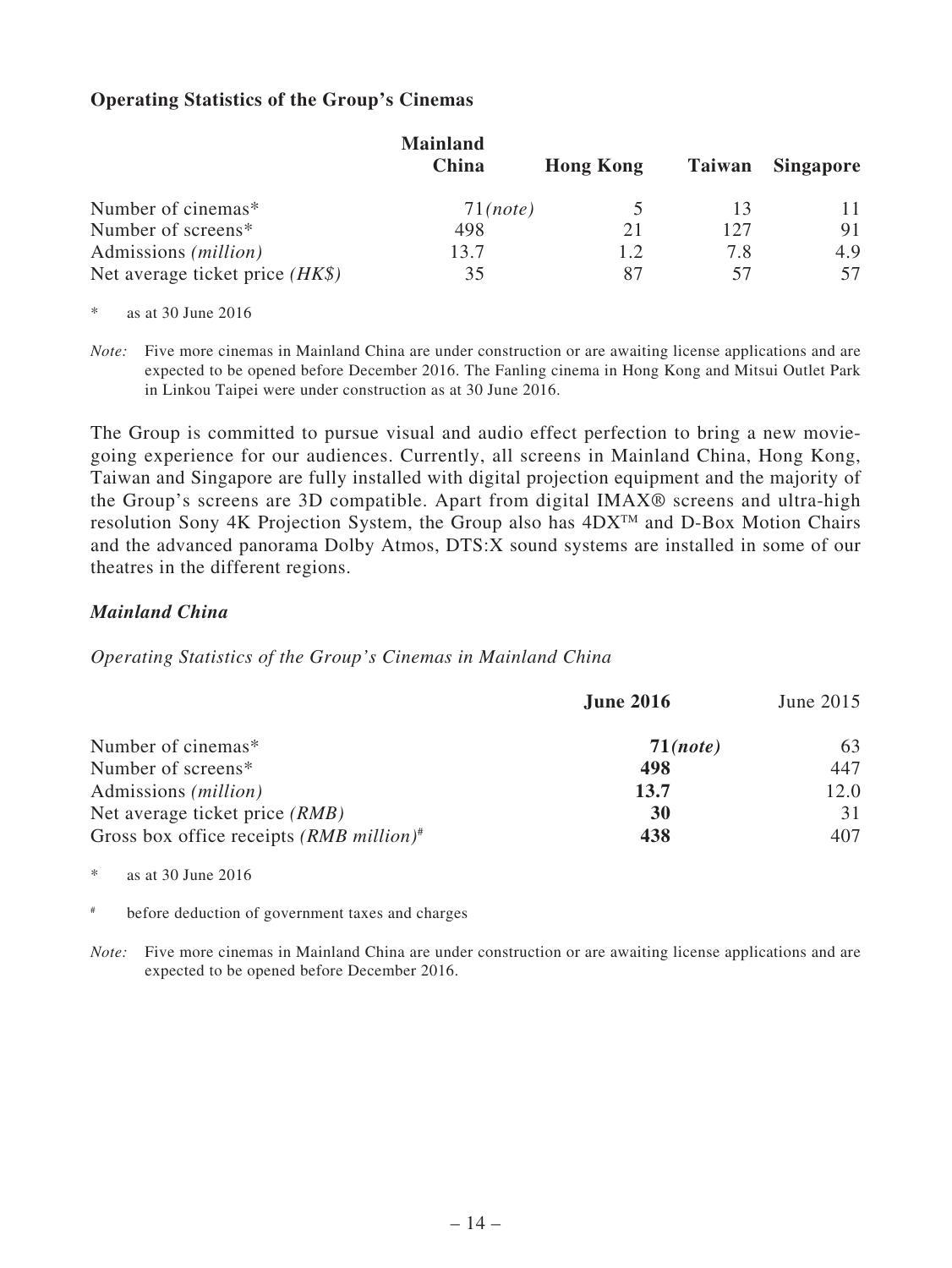During the six months ended 30 June 2016, the market gross box office receipts of urban areas in Mainland China increased by 21% to RMB24.6 billion while the Group's gross box office receipts generated by multiplexes in Mainland China increased by 8% as compared with the corresponding period last year. During the first half of 2016, the Group opened 3 new cinemas with 19 screens in the cities of Shenzhen and Tianjin and acquired 1 cinema with 5 screens in Wuhan. The Group's multiplexes in Mainland China served approximately 13.7 million patrons, representing 14% growth compared with the corresponding period last year. The net average ticket price decreased from RMB31 to RMB30 due to marketing campaigns launched to drive admissions in some areas which have keen competition. The major blockbuster for the period was the record-breaking film *The Mermaid (*美人魚*)*. Other blockbusters during the period included *Ip Man 3(*葉問*3), Warcraft: The Beginning (*魔獸爭霸*:* 戰雄崛起*), X-Men: Apocalypse (*變種特攻*:* 天啟滅世戰*), Song of the Phoenix (*百鳥朝鳳*)* and *Mr. Six* (老炮兒). To attract and retain our valuable audiences, the Group shall further enrich our food and beverage selections and offer a better movie-going experience to our customers. A new concept store at Mission Hills, the first standalone IMAX building in Southern China comprising seven 3D theatres with 4K digital technology, was opened in January 2016. This concept store consists of a mega book store and a restaurant which creates a comprehensive and relaxing entertainment environment for our customers. This new concept will be extended to some of our existing cinemas and new sites located in the Beijing, Shenzhen and Guangzhou regions by difference phases over 2016 and 2017.

The earnings before interest, tax and depreciation of our exhibition business in Mainland China increased by RMB11 million compared to the same period last year. Most of our cinemas secured a steady flow of audience and loyal members helped contribute to a stable growth of box office income. Net contribution to the Group is still under pressure due to the incubation period of newly-opened cinemas and the effects of additional depreciation and finance costs. The Group will continue to maintain our market share by organic growth and focus our new cinema development in tier 1 and 2 cities which are densely populated with higher income levels to drive the fill rate and average ticket price. During the reporting period, the Group acquired 1 cinema from a local operator in Wuhan and 2 more cinemas with 12 screens are expected to be handed over to us by 2017.

### *Hong Kong*

*Operating Statistics of the Group's Cinemas in Hong Kong*

|                                          | <b>June 2016</b> | June 2015<br>6 |
|------------------------------------------|------------------|----------------|
| Number of cinemas*                       | 5(note)          |                |
| Number of screens*                       | 21               | 24             |
| Admissions ( <i>million</i> )            | 1.2              | 1.4            |
| Net average ticket price $(HK\$ )        | 87               | 80             |
| Gross box office receipts (HK\$ million) | 106              | 110            |

as at 30 June 2016

*Note:* Fanling cinema was under construction as at 30 June 2016 and commenced operation in July 2016.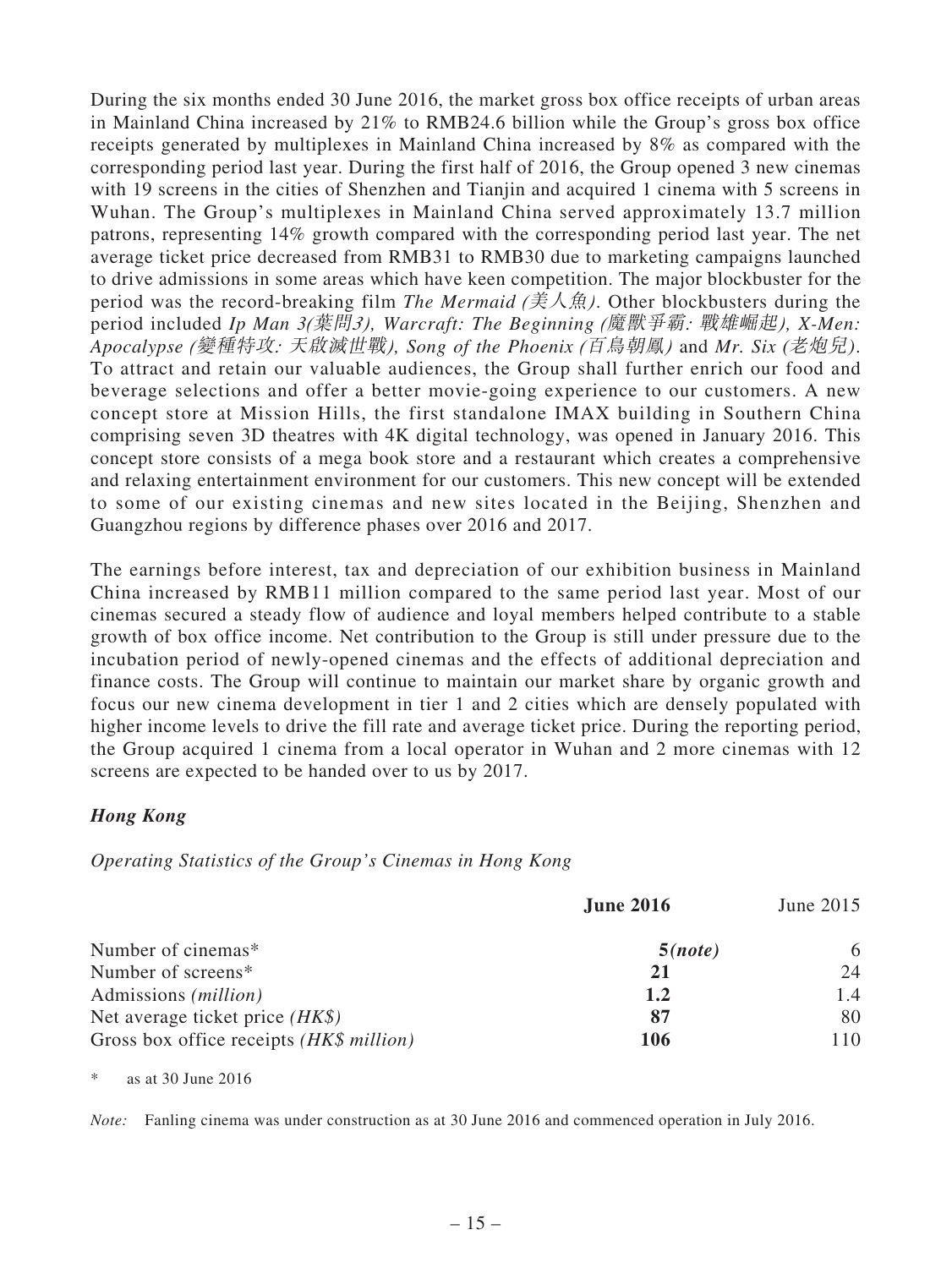During the period under review, the Hong Kong market as a whole recorded box office receipts of HK\$1,023 million, an increase of 4% from HK\$985 million for the corresponding period last year. The Group's cinemas in Hong Kong recorded box office receipts of HK\$106 million (30 June 2015: HK\$110 million), representing a decrease of 4%. Excluding the effect of the closure of The Gateway cinema in February 2016, box office income increased by 4% which is the same as the general market growth in the region. The major blockbusters for the period were *Deadpool (*死侍*:* 不死現身*), Zootopia (*優獸大都會*), Batman v Superman: Dawn of Justice (*蝙蝠俠對超人*:* 正義曙光*), X-Men: Apocalypse* (變種特攻: 天啟滅世戰). The major Chinese language blockbusters were *The Mermaid* (美人魚), *From Vegas to Macau III (*賭城風雲*3)* and *Ip Man 3 (*葉問3). Average ticket price grew from HK\$80 to HK\$87 during the period since more 3D films were released during the period and ticket prices increased for newly renovated cinemas. The Fanling cinema with two houses which commenced operations in July 2016 has been highly welcomed by the nearby residents. The Group will continue looking for potential sites in both Hong Kong and Macau and will actively participate in all bidding invitations from landlords.

### *Taiwan*

### *Operating Statistics of the Group's Cinemas in Taiwan*

|                                         | <b>June 2016</b> | June 2015 |
|-----------------------------------------|------------------|-----------|
| Number of cinemas*                      | 13(note)         | 13        |
| Number of screens*                      | 127              | 127       |
| Admissions <i>(million)</i>             | 7.8              | 8.8       |
| Net average ticket price (NTD)          | 239              | 246       |
| Gross box office receipts (NTD billion) | 1.9              | 2.2       |

as of  $30$  June  $2016$ 

*Note:* Mitsui Outlet Park in Linkou Taipei was under construction as at 30 June 2016 and is expected to commence operations in September 2016.

During the six months ended 30 June 2016, Taipei City's market box office receipts amounted to NTD1.90 billion (30 June 2015: NTD2.11 billion), a decrease of 10% compared to the corresponding period last year. The Group's 35.71%-owned Vie Show cinema circuit ("Vie Show") recorded total box office receipts of NTD1,869 million, which represented a 13.8% decrease compared to the same period last year. The decrease was mainly due to the lack of record breaking blockbusters like last year to drive both box office income and average ticket price in the first half of 2016. The major blockbusters for the period includes *Deadpool (*死侍*:*  不死現身*), Captain America 3: Civil War (*美國隊長*3:* 英雄內戰*), Zootopia (*優獸大都會*), Batman v Superman: Dawn of Justice (*蝙蝠俠對超人*:* 正義曙光*), Now You See Me 2 (*非常盜 *2), The M Riders Finding Pangu (*萌學園: 尋找磐古). Nevertheless, Vie Show still continues to maintain its leading position with a market share of 43%.

The Group's share of net profit from Vie Show decreased from HK\$20.2 million to HK\$9.4 million compared to the corresponding period last year. Apart from investing in new cinemas to expand the market share as well as box office income, Vie Show is also focused on staff cost control and developing e-voucher ticketing system to reduce operating costs. In order to provide the greatest variety of cinematic experiences, Vie Show has presented an innovative project — National Theatre Live (NT Live) starting from April 2016 which has had a positive feedback from the market.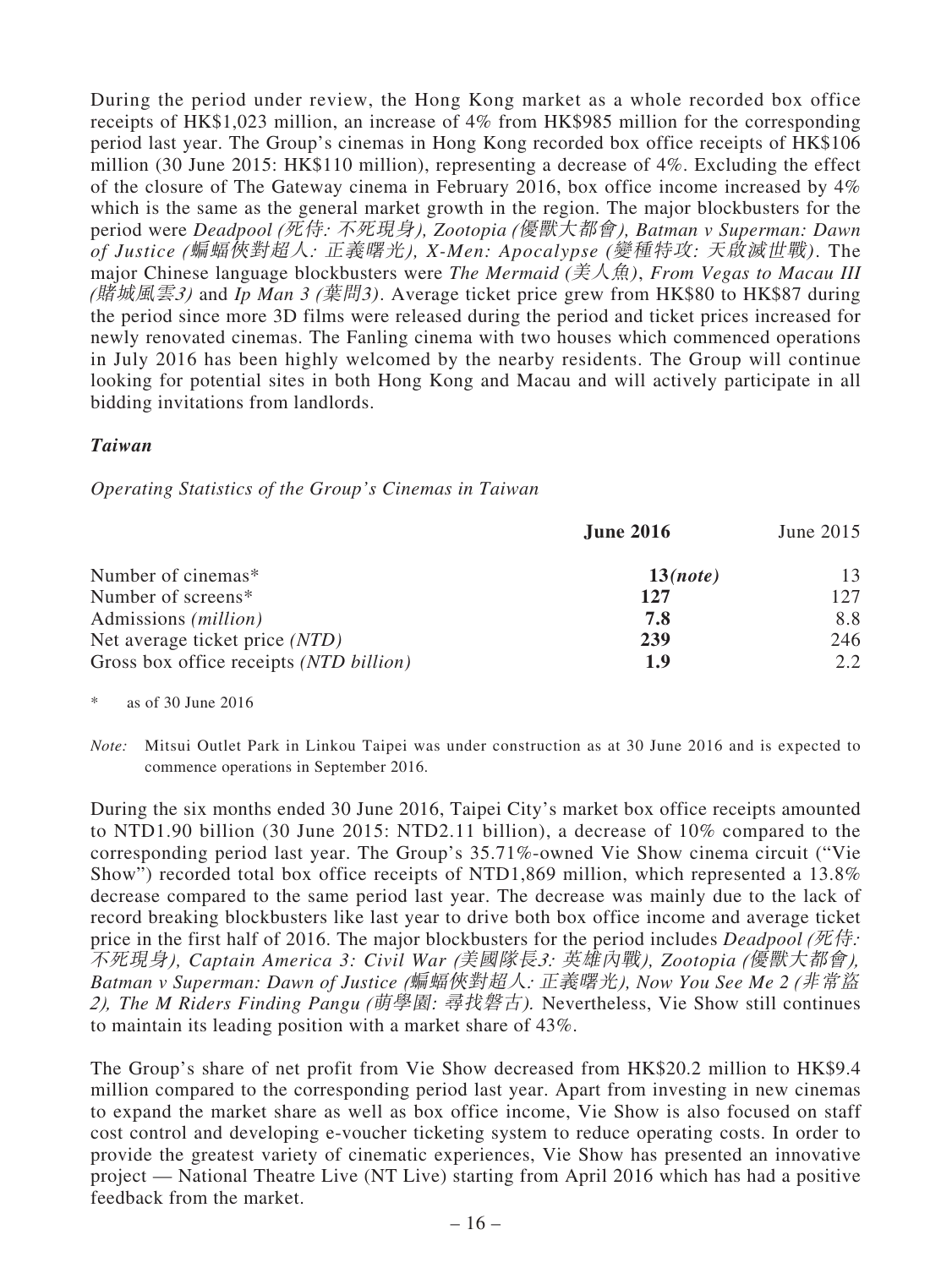For the distribution business, Vie Vision Pictures Co. Ltd recorded significant revenue growth by distributing *Ip Man 3* (葉問3) compared to the corresponding period in 2015.

For non box office income, Gold-class multiplex served by a dedicated catering team with a full kitchen helped continue to attract an affluent middle-class audience and contributed considerable profit for Vie Show. The "UNICORN" popcorn brand business also expanded its retail business from the Xinyi cinema circuit to QSquare, BanQiao, Hsinchu, Taichung, Tainan and Kaohsiung this year. In addition, Vie Show's catering team operated our first selfoperated restaurant — "MAGO" at QSquare in February, providing a variety of Spanish fusion cuisine which was welcomed by the market.

# *Singapore*

*Operating Statistics of the Group's Cinemas in Singapore*

|                                              | <b>June 2016</b> | June 2015 |
|----------------------------------------------|------------------|-----------|
| Number of cinemas <sup><math>**</math></sup> | 11               |           |
| Number of screens <sup>**</sup>              | 91               | 92        |
| Admissions ( <i>million</i> )                | 4.9              | 4.7       |
| Net average ticket price $(S\$ )             | 10.2             | 10.2      |
| Gross box office receipts (S\$ million)      | 50.1             | 47.5      |

\* as at 30 June 2016

# Tiong Bahru with 5 screens was renovated and reopened in May 2016.

During the six months ended 30 June 2016, the Singapore market's box office receipts totalled S\$118 million, up from S\$114 million for the corresponding period last year. The Group's 50%-owned Golden Village cinema circuit ("GV") maintained its leading position with a market share of 42.4% by reporting box office receipts of S\$50.1 million for the period, an increase of 5.5% over the corresponding period last year. The increase in box office receipts was contributed by the reopened Tiong Bahru cinema after a year of closure for renovation. The new GV Tiong Bahru consists of 800-seats with the latest cinema designs, new technological capabilities such as Quick tix™, automated ticketing machines and auto-gates giving patrons an easy, fast and efficient cinematic experience like none other. Besides, a number of Hollywood summer blockbusters arrived early this year, namely *Deadpool (死侍:* 不死現身*), Captain America 3: Civil War (*美國隊長*3:* 英雄內戰*), Batman v Superman: Dawn of Justice (*蝙蝠俠對超人*:* 正義曙光*)* and *X-Men: Apocalypse (*變種特攻*:* 天啟滅世戰*)* and as well as animation titles such as *Zootopia (*優獸大都會*)* and *The Jungle Book* (與森林 共舞), all of which were well-received as usual in the Singapore market. To further expand the exhibition business, GV started to operate "Capitol" which is a refurbished theatre hosting Broadway musicals and Hollywood blockbusters, touted as South-east Asia's largest single screen cinema.

During the reporting period, the Group's share of net profit increased by 24% to HK\$34.5 million compared to HK\$27.9 million for the corresponding period last year.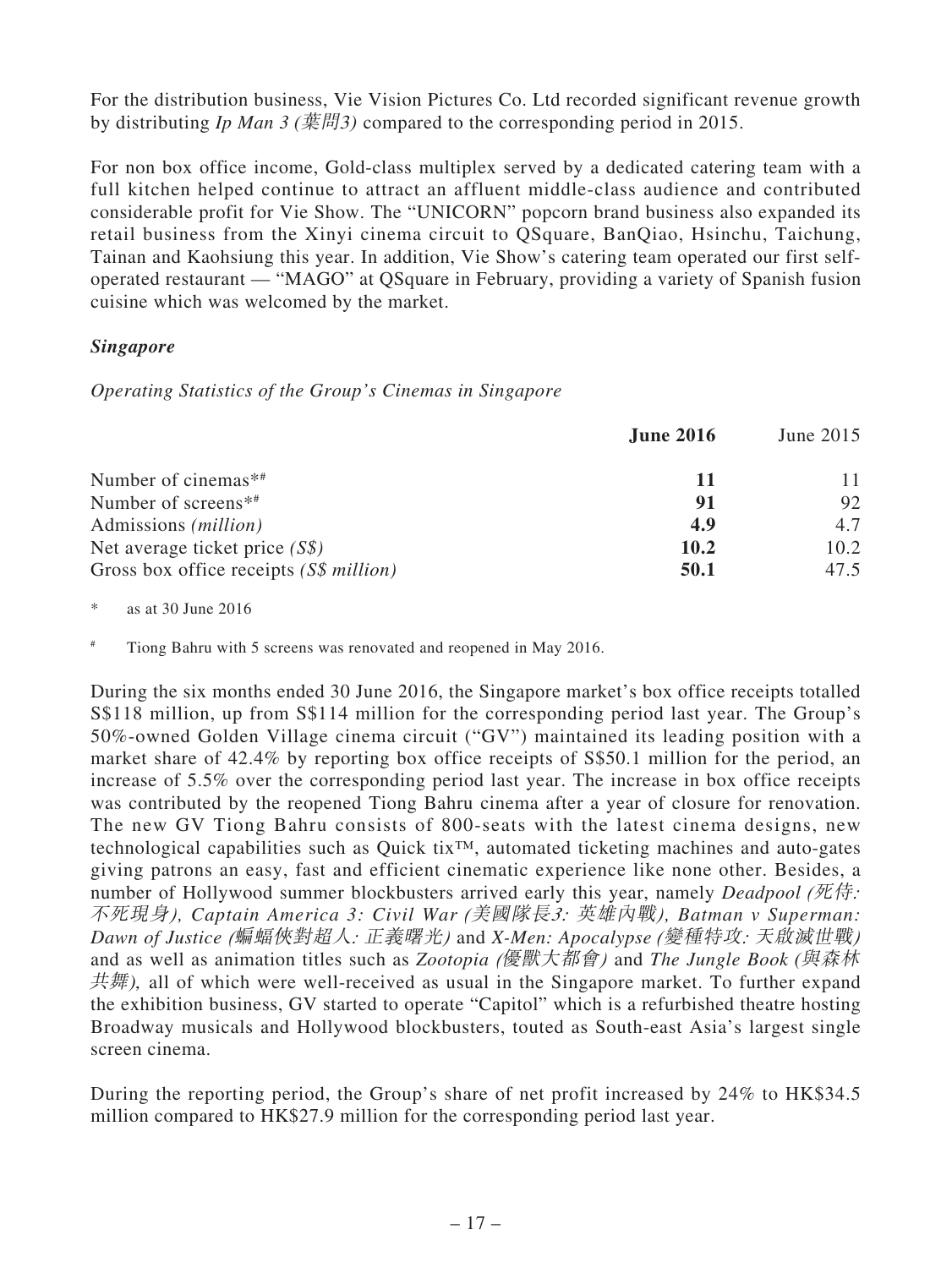### **Film & TV Programme Distribution and Production**

During the six months ended 30 June 2016, the Group's film distribution and production business recorded revenue of HK\$27 million (30 June 2015: HK\$20 million), an increase of 35% compared to the same period last year. The distribution revenue was mainly generated by distributing *Selfless* (幻體: 續命遊戲) in Mainland China and few local releases *From Vegas to Macau 3* (賭城風雲3), *Anniversary* (紀念日) and <sup>H</sup>ouse of Wolves (惡人谷) in Hong Kong region. The Group will continue to produce movies and TV series as well as Intellectual Property redevelopment in the coming years by means of both self-investment and coproduction with local and overseas studios and TV producers. The Group's film library with perpetual distribution rights continued generating steady licensing income to the Group.

# **PROSPECTS**

Looking ahead, the Group will continue our cinema network expansion strategy. Our high calibre team in different regions will keep analysing potential sites, acquisition targets and cooperation opportunities in the market. The Group is expected to operate 76 cinemas with 531 screens in various cities in Mainland China by the end of 2016 based on lease agreements signed as at 29 August 2016. The captioned numbers above may vary due to the actual handover dates, the progress of internal renovations, applications for relevant licenses and the entering into of new lease agreements. The Fanling cinema in Hong Kong with 2 screens commenced operations in July 2016 and Mitsui Outlet Park in Linkou Taipei with 9 screens is currently under construction and is expected to be opened in September. In Singapore, GV Tiong Bahru was renovated into a 800-seat theatre with the latest cinema designs and equipped with new technological capabilities such as Quick tix™, automated ticketing machines and auto-gates. Through organic growth in different regions as well as potential acquisitions, plus the improvement of efficiency of mature cinemas and cost control strategies, the profitability of the Group is expected to improve.

For non box office income, the Group shall further enrich our food and beverage selections and continue to offer a better movie-going experience to our customers. A new concept store at Mission Hills Shenzhen was opened in January this year, which consists of a mega book store and a restaurant providing a comprehensive and relaxing entertainment environment to our customers. This new concept will be extended to some of our existing cinemas and new sites located in the Beijing, Shenzhen and Guangzhou regions by different phases over the period of 2016 and 2017. In addition, Vie Show will continue to launch new fusion restaurants "MAGO" Spanish fusion restaurant in Xinyi and brand "MAPPA", a conceptual restaurant which consists of a book store to meet the market's demands. One themed restaurant with a well-known cartoon character will be opened together with the Grand Opening of cinema at Mitsui Outlet Park in September. The Group will continue to invest in this segment and put significant effort into developing the non box office business and drive the growth of spending per person in every region.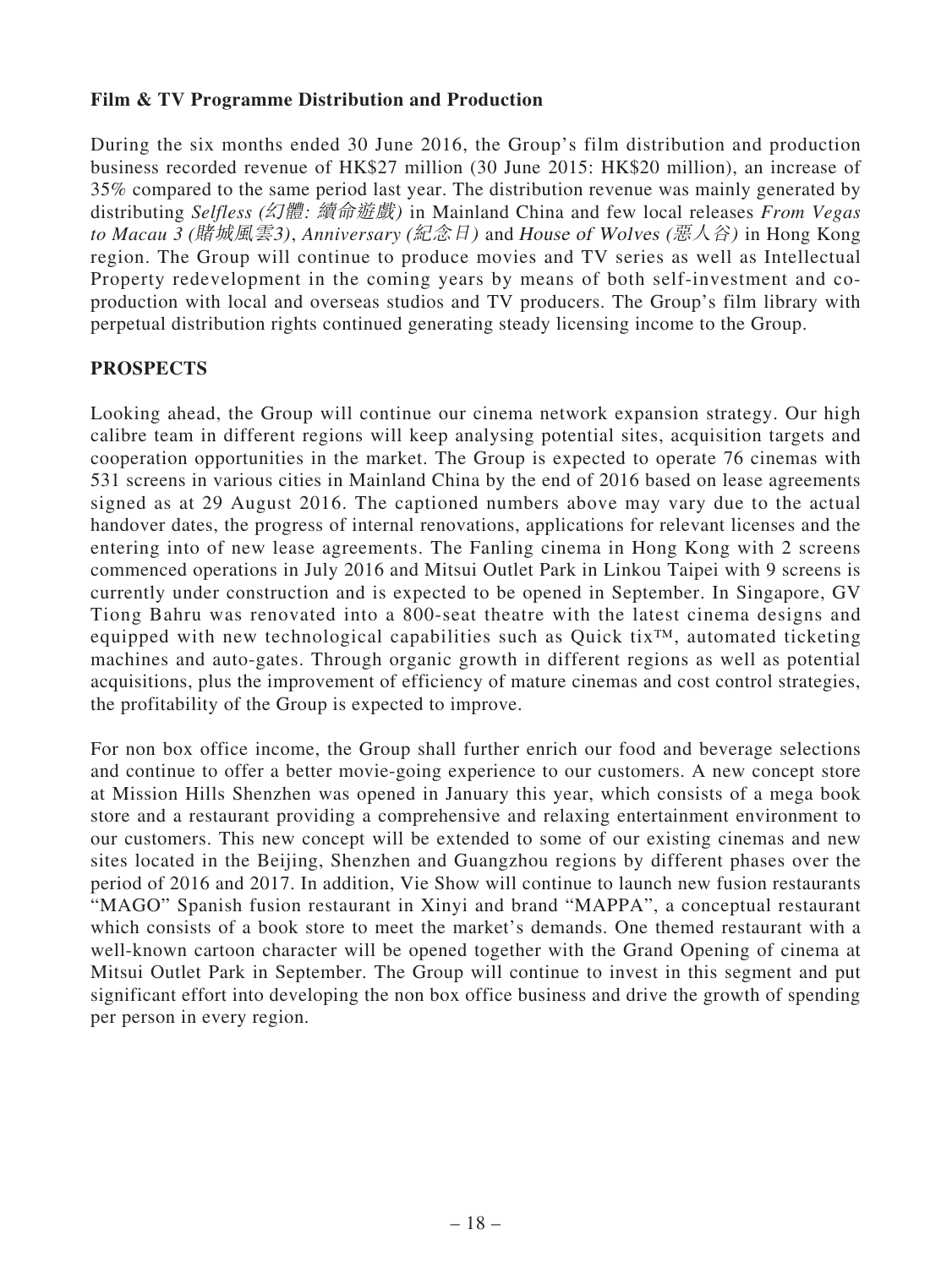In recent years, more outstanding young film directors have emerged in the movie industry, bringing new elements to movie production. As such, the Group will continue to support these innovative and reputable films. In addition, we continue to endeavour to source a variety of entertainment from abroad to offer a diversified choice for consumers in the next few years, thereby increasing our market share and increasing our foothold in the entertainment industry. In first half of 2016, 22 alternative contents have already been shown in the Hong Kong region which were all well-received by audiences.

The economic slowdown has clouded the Group's operations but the Group has maintained a robust financial condition with adequate liquidity and diversified our funding sources by issuing of convertible bonds and by disposing of part of our PRC exhibition business to strategic investors later this year. The Group will remain responsive to the price-sensitive entertainment market with a stable price adjusting pace. Adhering to not only our passion for movie production and distribution, but also the delivery of differentiated experiences that resonate with consumers, we are always committed to the provision of prime entertainment in our business regions and upgrade continuously both software and hardware to reinforce the Group's core competitiveness within the industry across the Asia.

# **FINANCIAL RESOURCES AND LIQUIDITY**

As of 30 June 2016, the Group had cash and cash equivalents amounting to HK\$283 million (31 December 2015: HK\$187 million). The Group's outstanding loans amounted to HK\$836 million, representing convertible bonds of HK\$172 million (31 December 2015: Nil) and bank borrowings of HK\$664 million (31 December 2015: HK\$770 million). The Group's gearing ratio, calculated on the basis of external borrowings over total assets stood at 31% (31 December 2015: 29%) and our cash to debt ratio at 44% (31 December 2015: 36%). As of 30 June 2016, the Group had HK\$107 million of pledged bank deposits to secure its bank borrowings. In order to minimise potential risks for the Group's development and economic status, management will keep supervising gearing and will make relative adjustments if necessary. The Group at this moment has reasonable financial leverage. Meanwhile, the Group will take advantage of equity financing together with available financial facilities to aid the cinema projects, potential acquisitions in Mainland China and other business opportunities so as to act in concert with its expansion plan. The Group believes that its current cash holding and available financial facilities will provide sufficient resources for its working capital.

The Group's assets and liabilities are principally denominated in Hong Kong dollars and Renminbi, except for certain assets and liabilities associated with the investments in Singapore and Taiwan. The overseas joint ventures of the Group are operating in their local currencies and subject to minimal exchange risk. The directors will continue to assess the exchange risk exposure, and will consider possible hedging measures in order to minimise the risk at reasonable cost. The Group did not have any significant contingent liabilities or off-balance sheet obligations as of 30 June 2016 (31 December 2015: Nil).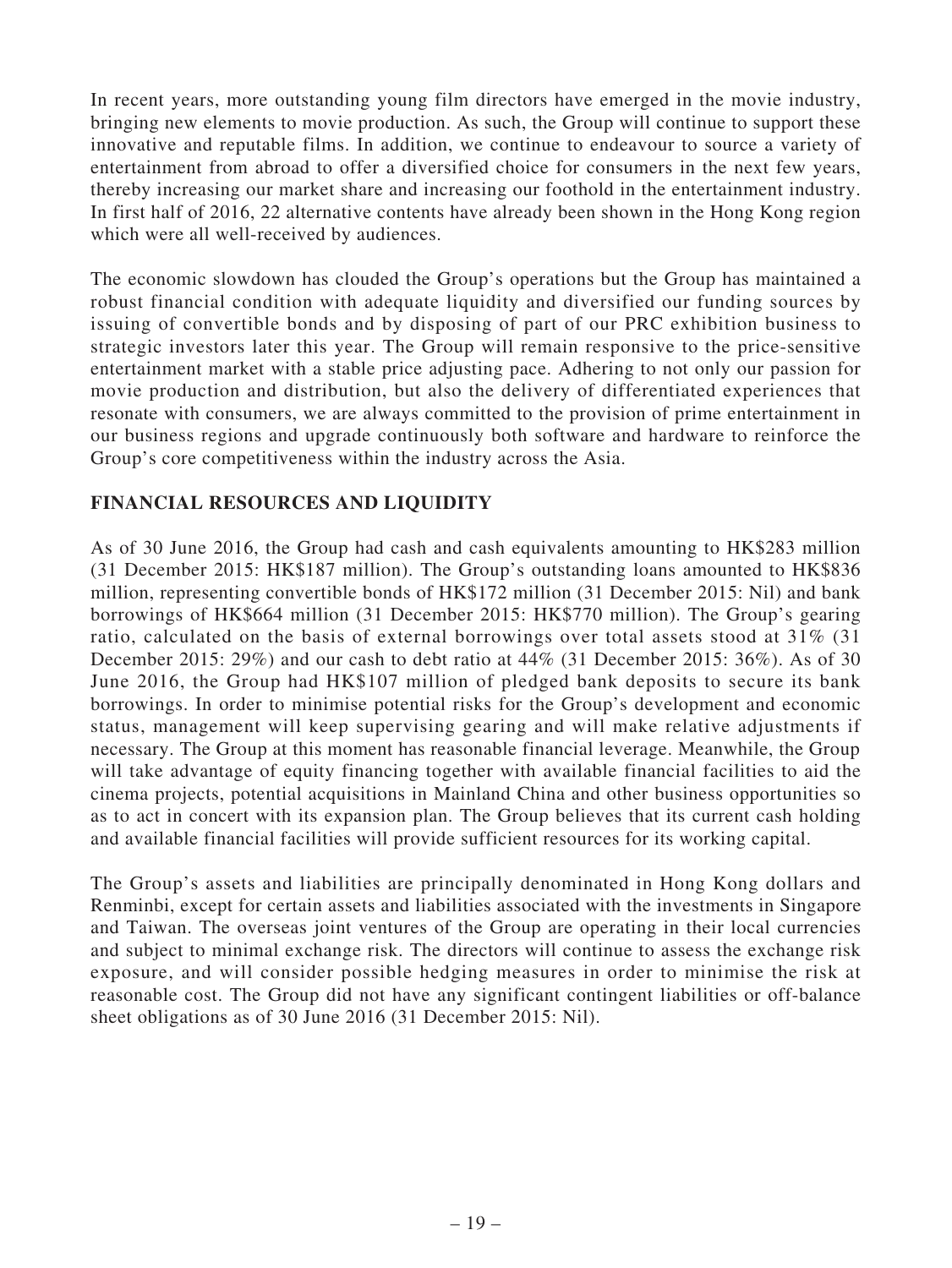# **EMPLOYEES AND REMUNERATION POLICIES**

As at 30 June 2016, the Group employed 1,721 (31 December 2015: 1,566) permanent employees. The Group remunerates its employees mainly by reference to industry practice. In addition to salaries, commissions and discretionary bonuses, share options will be granted to employees based on individual performance and contribution to the Group. The Group also operates a defined contribution retirement benefit scheme under the Mandatory Provident Fund Schemes Ordinance and, as at 30 June 2016, there was no forfeited contribution arising from employees leaving the retirement benefit scheme.

### **INTERIM DIVIDEND**

The Directors do not recommend the payment of any interim dividend for the period ended 30 June 2016 (30 June 2015: Nil).

### **PURCHASE, SALE OR REDEMPTION OF LISTED SECURITIES**

The Company has not redeemed any of its listed securities during the period ended 30 June 2016. Neither the Company nor any of its subsidiaries has repurchased or sold any of the Company's listed securities on The Stock Exchange of Hong Kong Limited (the "Stock Exchange") during the period.

### **COMPLIANCE WITH MODEL CODE**

The Company has adopted its own code on terms no less exacting than those set out in the Model Code for Securities Transactions by Directors of Listed Issuers in Appendix 10 of the Listing Rules (the "Model Code"). The Company has made specific enquiries with all the Directors and all of them have confirmed that they had complied with the requirements set out in the Model Code and the Company's Code for the period ended 30 June 2016.

### **COMPLIANCE WITH CODE ON CORPORATE GOVERNANCE CODE**

The Board recognises the importance of good corporate governance to maintain the Group's competitiveness and lead to its healthy growth. The Company has taken steps not only to comply with code provisions as set out in the Corporate Governance Code (the "CG Code") under Appendix 14 to the Listing Rules but also to aim at enhancing corporate governance practices of the Group as a whole.

For the period ended 30 June 2016, the Company has complied with the code provisions of CG Code, with the exception of code provisions A.4.1 and E.1.2.

Pursuant to code provision A.4.1 of the CG Code, non-executive directors of a listed issuer should be appointed for a specific term, subject to re-election. All non-executive Directors were not appointed for a specific term but are subject to the requirement of retirement by rotation and re-election at least once every three years at the annual general meetings of the Company in accordance with the relevant provisions of the Company's Bye-laws, accomplishing the same purpose as being appointed for a specific term. As such, the Company considers that sufficient measures have been taken to ensure that the Company's corporate governance practices are no less exacting than those in the code provisions of the CG Code.